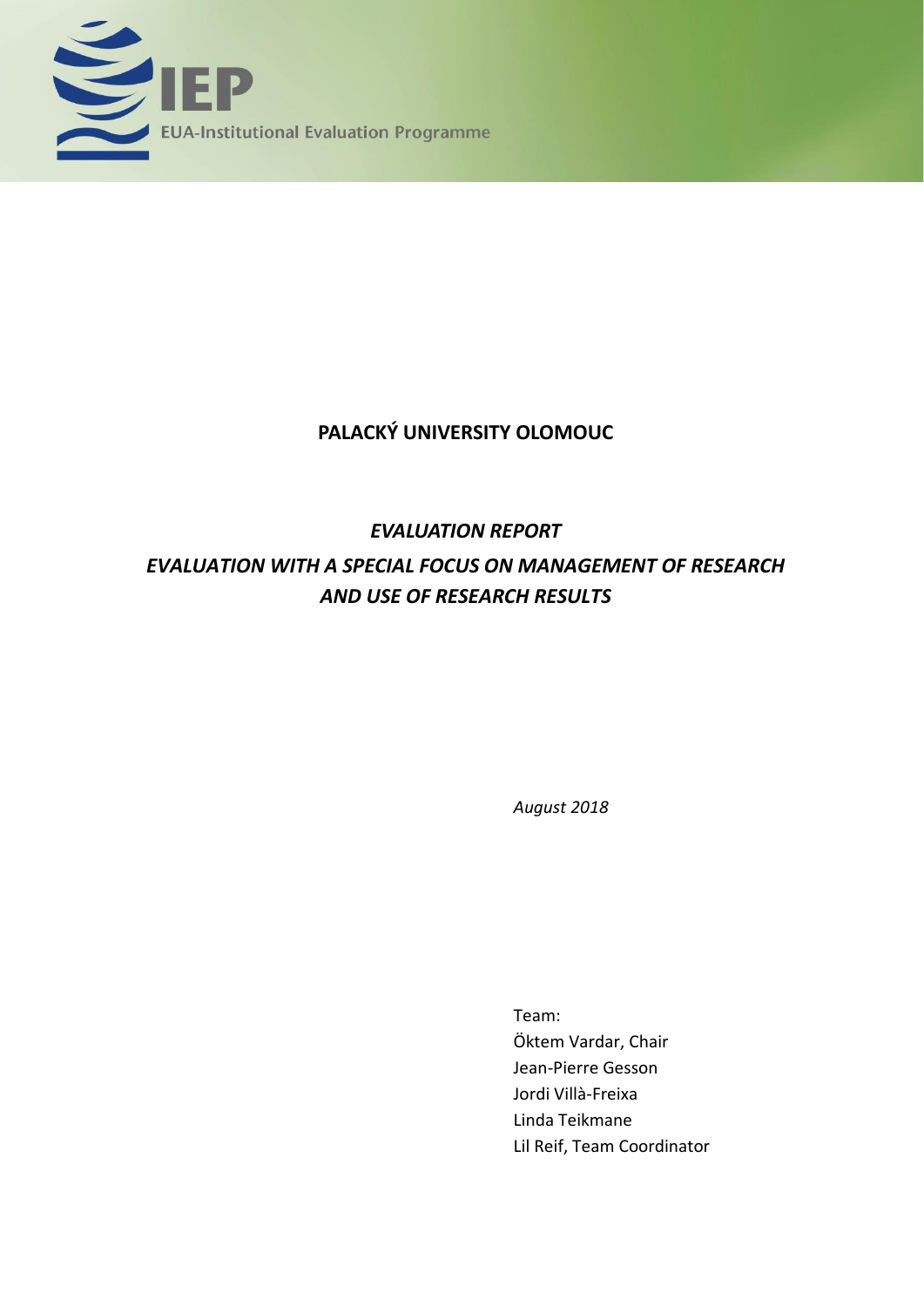## **Contents**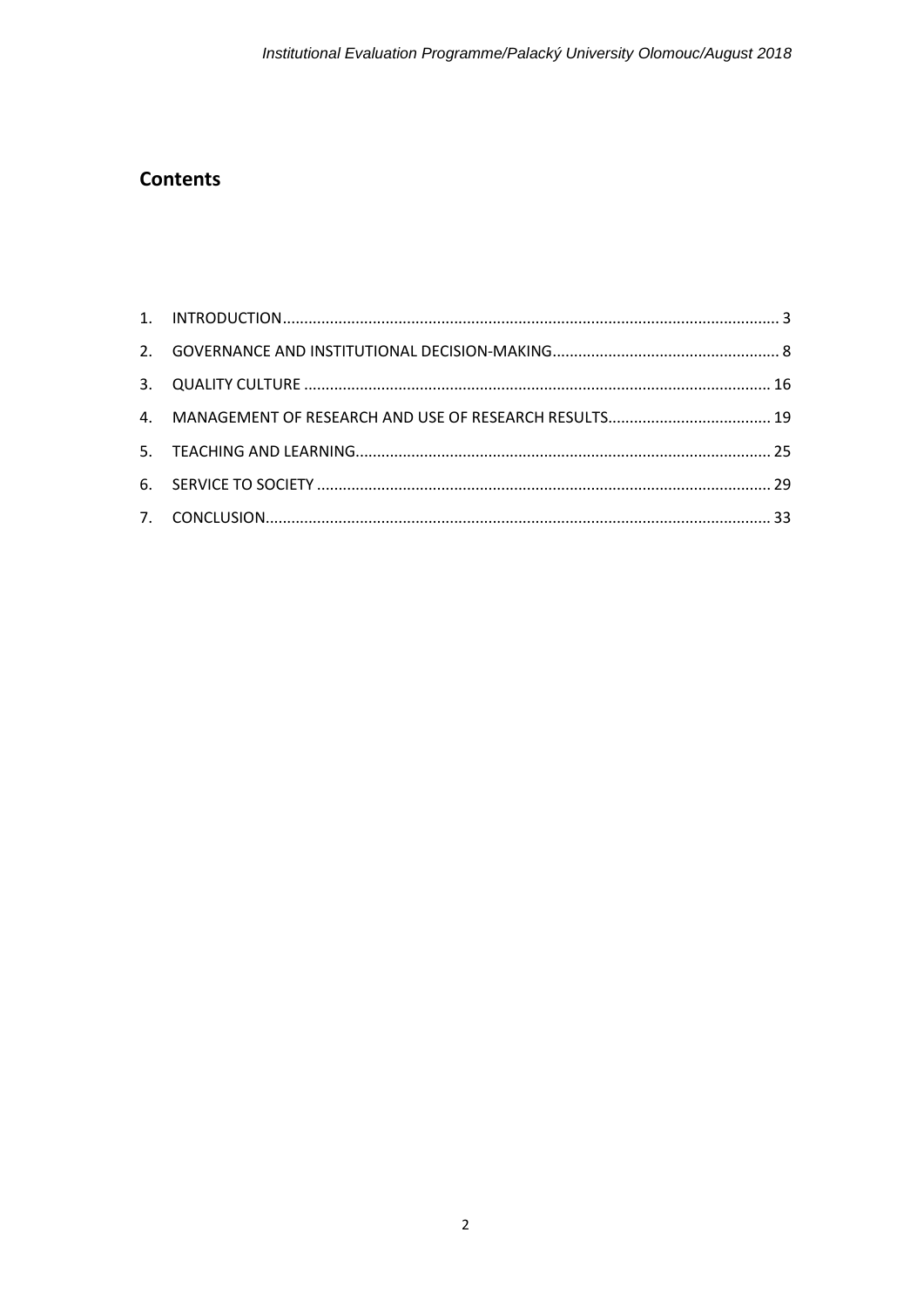## **1. Introduction**

This report is the result of the evaluation of Palacký University Olomouc. The evaluation took place in 2018, based on a request from the Rector, Jaroslav Miller. The main objective of the evaluation with the IEP was to support the university in its efforts to introduce and develop a quality assurance system. This was due to an amendment to the Czech Higher Education Act allowing institutions to set up and approve study programmes in accredited fields of study. Aside from this, the university is currently preparing for a new law on "Support to Research, Development and Innovation" and was therefore particularly interested in an evaluation with special focus on management of research and the use of research results. Finally, Palacký University Olomouc was eager to learn where it stands in comparison with the results of its last IEP review that took place in 1998/1999.

### **1.1 Institutional Evaluation Programme**

The Institutional Evaluation Programme (IEP) is an independent membership service of the European University Association (EUA) that offers evaluations to support the participating institutions in the continuing development of their strategic management and internal quality culture. IEP is a full member of the European Association for Quality Assurance in Higher Education (ENQA) and is listed in the European Quality Assurance Register for Higher Education (EQAR).

The distinctive features of IEP are:

- A strong emphasis on the self-evaluation phase
- A European and international perspective
- A peer-review approach
- A support to improvement

The focus of IEP is the institution as a whole and not the individual study programmes or units. It focuses upon:

- Decision-making processes and institutional structures and effectiveness of strategic management
- Relevance of internal quality processes and the degree to which their outcomes are used in decision-making and strategic management as well as perceived gaps in these internal mechanisms

All aspects of the evaluation are guided by four key questions, which are based on a "fitness for (and of) purpose" approach:

- What is the institution trying to do?
- How is the institution trying to do it?
- How does the institution know it works?
- How does the institution change in order to improve?

The evaluation with a special focus on management of research and use of research results uses the same IEP methodology, but pays special attention to the policy structures and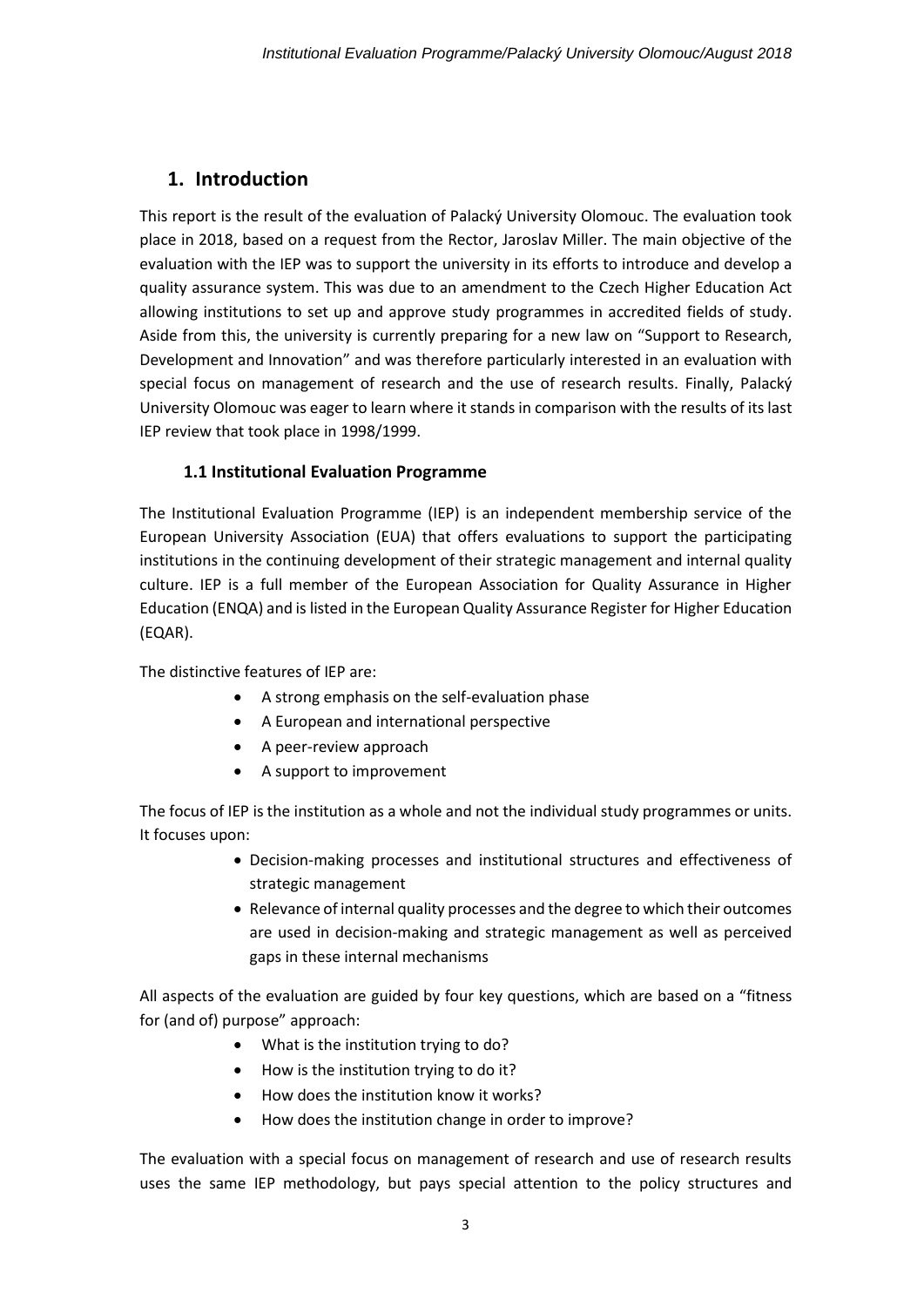processes in place for supporting research activities at the institution, and how the institution manages to use the results of research in order to convert the knowledge resulting from research activities into socio-economic benefits.

### **1.2 Palacký University's profile**

Palacký University Olomouc (UP) draws on a long history. It was founded in 1573 and is the second oldest university in the Czech Republic. It is located in Olomouc, the sixth largest city in the country with about 100 000 inhabitants. Palacký University Olomouc is one of 26 public higher education institutions (HEI) in the Czech Republic, of which 24 are universities.

UP considers itself to be a comprehensive and research-intensive university. It comprises eight faculties: St. Cyril and Methodius Faculty of Theology; the Faculty of Medicine and Dentistry; the Faculty of Arts; the Faculty of Science; the Faculty of Physical Culture; the Faculty of Law and the Faculty of Health Sciences. The largest faculties in student numbers are the Faculty of Arts, the Faculty of Education and the Faculty of Science. The youngest faculties are the Faculty of Law, established in the 1990s, and the Faculty of Health Sciences, established in 2008. The university's Science and Technology Park has been in operation since 2000.

The university's buildings are spread over the city of Olomouc, many of them having been fully renovated, in the process of renovation or completely new. UP has invested considerably in its infrastructure over the last years, thus providing very satisfactory conditions both as a place for study and work.

UP offers around 152 study programmes at bachelor, master and doctoral level, which can be studied in different modes (either full-time or part-time/combined). Apart from study programmes conducted in Czech, the university has a large number of study programmes in other languages, most of them in English and with some programmes in German and Russian. Programmes in Czech are tuition free for the standard duration, plus a year, and irrespectively of the nationality of the student. Conversely, for programmes conducted in a foreign language, tuition fees are charged. Furthermore, the university offers language courses for students and staff as well as for the wider public, for example, programmes for continuing education and lifelong learning, including the University of Third Age for students aged over 50 years.

By the end of 2017, the university counted 20 396 enrolled students, of which 50% are studying for bachelor's degrees, 42% for master's degrees, and 8% in doctoral programmes. Student numbers have recently been decreasing, reflecting demographic changes with a significant drop in 19-year olds in the Czech Republic since 2012/2013. However, the university has grown considerably since the last review in 1999, having now almost twice as many students compared to the 11 000 students at the time. In 2016, there were a total of 3 201 students from 92 countries studying in Olomouc, of whom around 1 100 came from Slovakia. Other significant numbers of foreign students have come in recent years from the UK, Malaysia, Poland, Ukraine, Russia and Spain.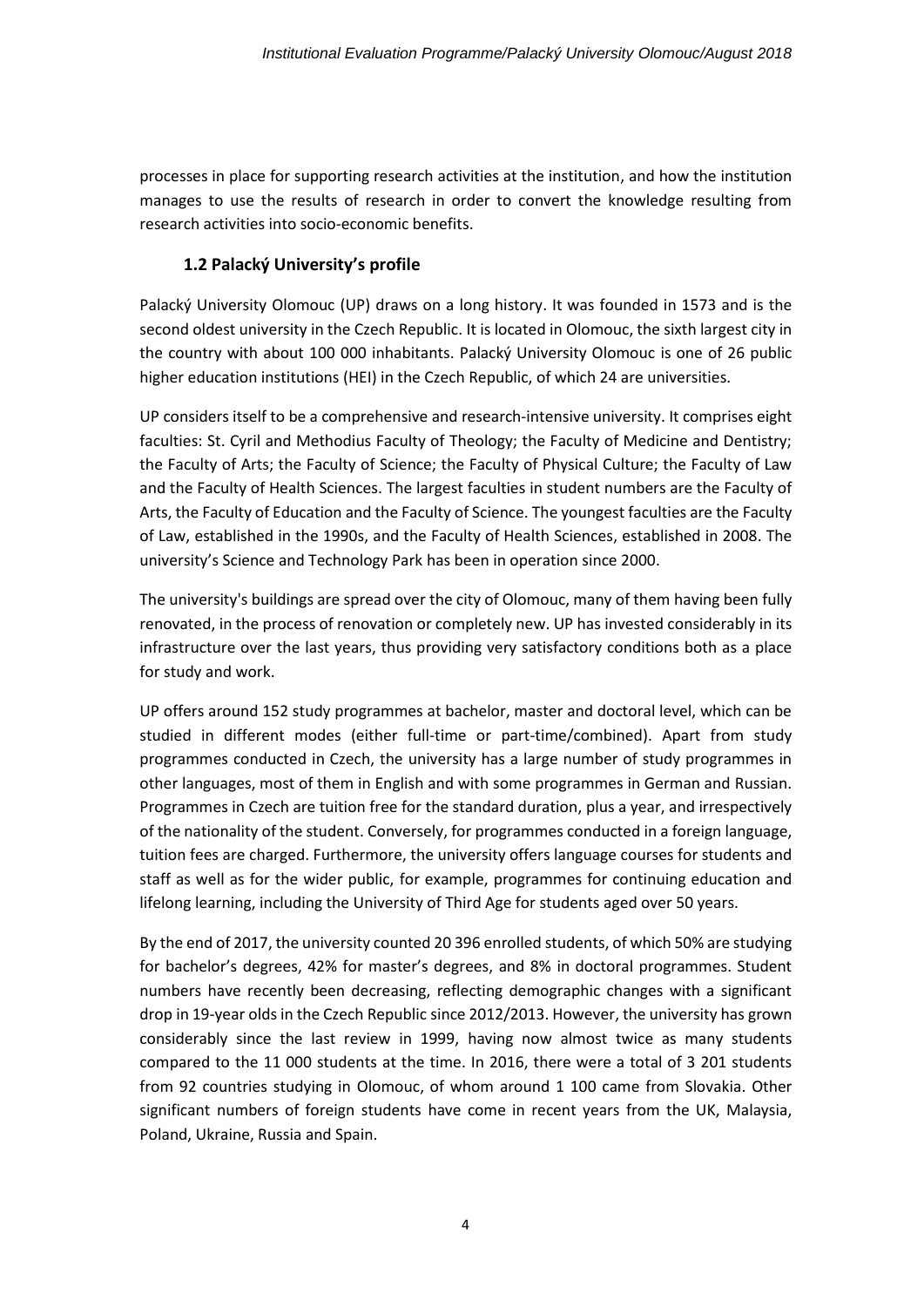Out of the university's 2 758 staff, 1 563 are academic and research staff and 1 195 are administrative staff (all FTE, figures for 2016). Out of all the academic and research staff, 20% are professors or associate professors, of whom 74% are male and 26% female. The gender proportion among all academic and research staff is roughly 57% male and 43% female. The student/staff ratio is 16:1.

The UP is a university, which positions itself clearly as part of the European Higher Education Area. According to UP's Strategic Plan 2016-2020, the university's mission is "to maintain and develop knowledge, provide education, pursue independent scholarly research and artistic work, support adherence to the principles of rule of law and civil society, and play a key role in the cultural and educational development of human society". Its overall vision for 2016-2020 is "to remain a leading university in research, striving for a permanent position among the three most important universities in the Czech Republic and among the top 500 universities in the world". Regarding research and creative activities, UP specifies its vision by stating that it shall "focus on supporting excellence in the field of natural sciences and biomedicine with an emphasis on application outputs and interdisciplinary cooperation. It shall support and encourage research excellence in the humanities and social study fields with regard to the current socio-political and cultural needs".

For the implementation of the mission and vision, the Strategic Plan builds on 10 objectives: (1) high-quality study and education; (2) internationalisation of degree programmes; (3) highquality scholarly and creative activities; (4) commercialisation of scholarly and research results; (5) international study and work environment; (6) building the brand; (7) efficient management system; (8) restructuring human resources management; (9) efficient, economical, energy-, eco- and user-friendly operations; and (10) implementation and development of new technologies.

UP has established several leading research centres, such as the Regional Centre of Advanced Technologies and Materials (RCPTM), the Centre of the Region Haná for Biotechnological and Agricultural Research (CRH), the Institute of Molecular and Translational Medicine (IMTM) or the Institute of Active Lifestyle (IAL). The team had the opportunity to visit some of these centres and was impressed by the high standard of the environment and of the results.

The main challengesfaced by UP over the last decade have been instable framework conditions for public HEIs, with frequent changes in regulations, including the rules and the methodology of evaluating research results used as a basis for the calculation of state funding for research. Another challenge is to secure funding – not only due to the afore-mentioned decrease in potential students, but also knowing that funding for research and institutional development from EU operational programmes, in which the university has been very successful in recent years, will soon come to an end.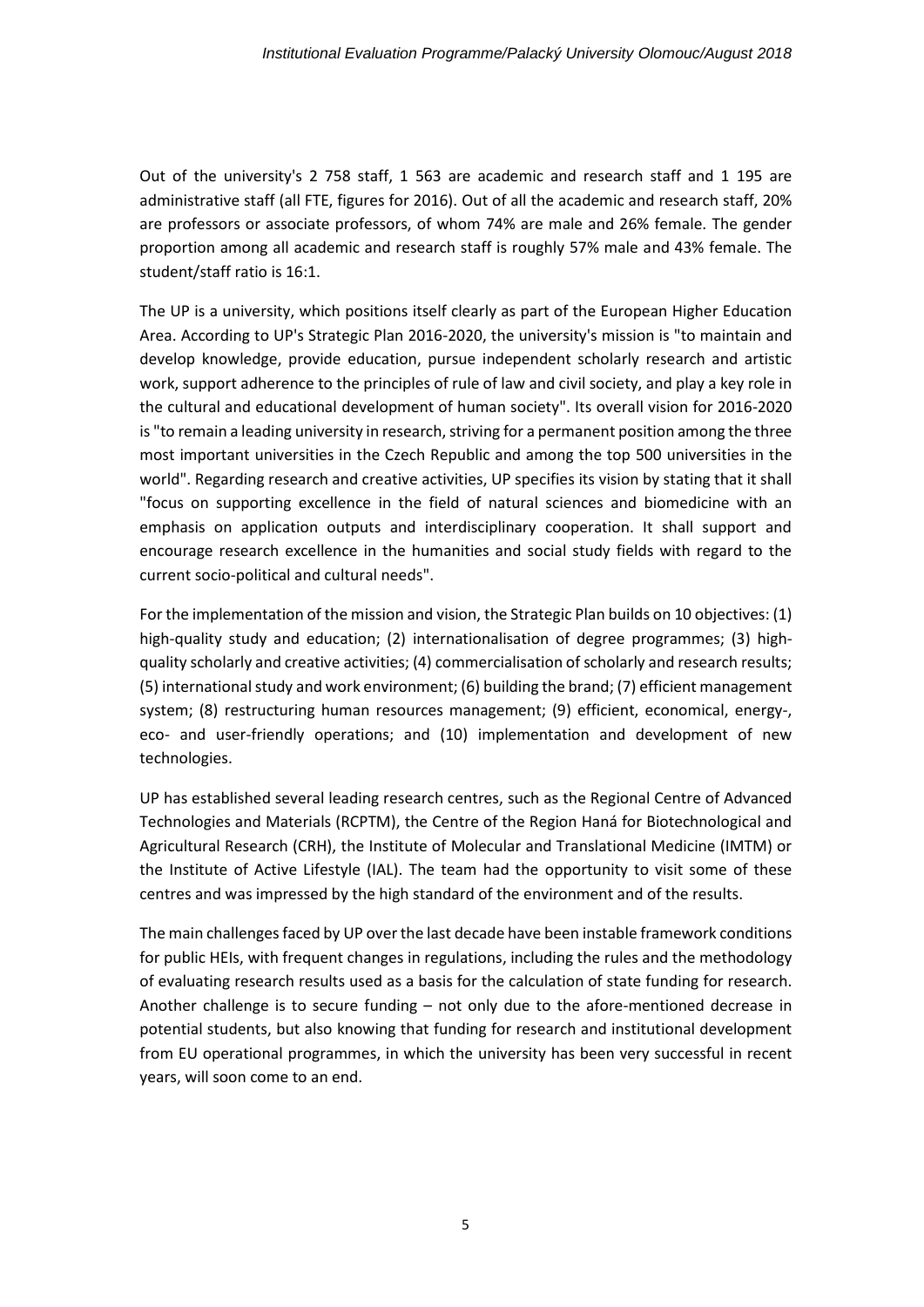### **1.3 The evaluation process**

The self-evaluation process was carried out by a team mainly composed of representatives of the university management at central and faculty level, involving several vice-rectors, the head of the Rector's Office, the head of the Project Service, three analysts and a student representative from the Internal Assessment Board. Furthermore, the vice-deans of the Faculty of Science and the Faculty of Physical Culture were part of the self-evaluation group, since the university had decided to conduct a deeper analysis for these two faculties during the selfevaluation process. Statistical data for the self-evaluation covered the period 2014-2016. The self-evaluation report was discussed with those vice-rectors who were not directly involved in the compilation and writing, as well as with the bursar and deans of the afore-mentioned two faculties. It was also discussed within the Internal Assessment Board and the Pedagogical Committee, the advisory body to the rector on study affairs comprising all vice-deans for study affairs at UP. Apart from these lines of discussion, the report was sent to all deans.

Overall, the self-evaluation report was well written and prepared. In particular, the team found the concluding chapter very helpful, which contained sound, self-critical reflections. The 36 page long report was accompanied by 27 annexes providing additional in-depth data and information, i.e. policies and regulations, the university's Constitution and Organisation Code as well as the current Strategic Plan, covering the period 2016-2020. Among the annexes, there was additional information on the two faculties for which the university wanted to look at more detail. Although the report and its annexes were very well organised, the team encountered some difficulties in making sense of the information given. This was mainly due to inconsistencies in terminology used and the way numbers and figures were presented.

The team found that UP did not take full advantage of the self-evaluation phase. Although the report was discussed within the leadership and main governance bodies and made available to each academic employee with interest in it, the team found that awareness of the report among staff members was rather low. The lack of student involvement during the selfevaluation phase was clearly a missed opportunity as will be discussed later. The self-evaluation report*,* together with the annexes, was sent to the evaluation team in February 2018*.* The visits of the evaluation team took place on *19-21 March* and on *21-24 May 2018*. During the site visits, the evaluation team met a vivid and ambitious university with a highly committed leadership and staff. It should be noted that due to an unexpected overlap of commitments the rector could not be in Olomouc during the first visit. This was handled with great diligence by the university leadership and administration.

In between the two visits the university provided the evaluation team with additional documentation.

The evaluation team (hereinafter named the team) consisted of:

- Öktem Vardar, former Rector, TED University, Turkey, team chair
- Jean-Pierre Gesson, former President, University of Poitiers, France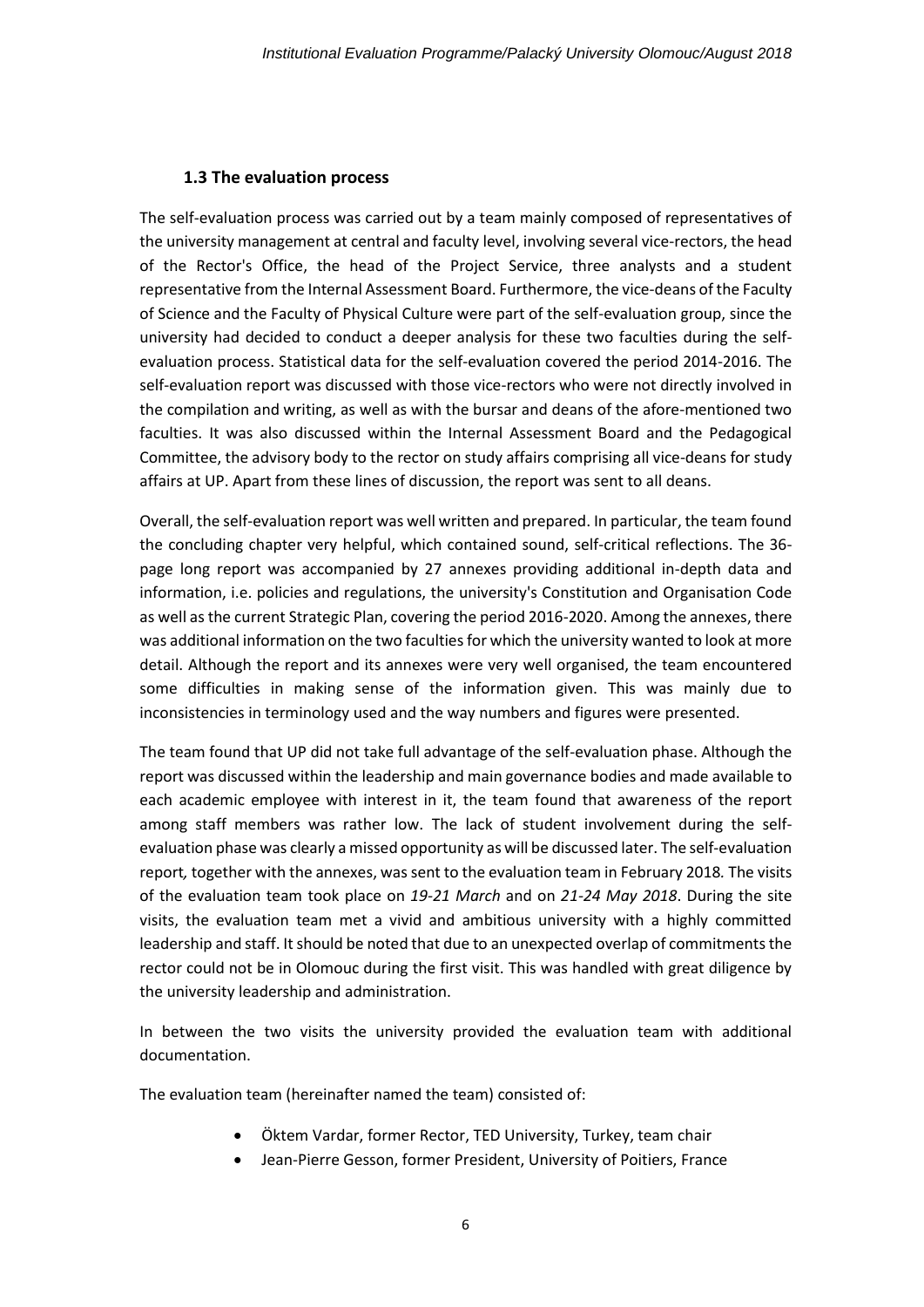- Jordi Villà-Freixa, Vice-Rector for Research and Knowledge Transfer, Universitat de Vic – Universitat Central de Catalunya, Spain
- Linda Teikmane, doctoral student, Art Academy of Latvia, Latvia
- Lil Reif, expert for European and international RDI funding, Austrian Research Promotion Agency, Austria, team coordinator

The team thanks Rector Jaroslav Miller and the Vice-Rector for Study affairs Vít Zouhar for their warm welcome and kind hospitality. The team would like to thank the self-evaluation group for its work in preparing the self-evaluation report, and all staff, students and partners of UP for their time and openness in the discussions with the team during the site visits. Finally, the team would like to thank the head of the Rector's Office Rostislav Hladký and all colleagues involved in the organisation of the site visits for the excellent and efficient arrangements and their kind support throughout.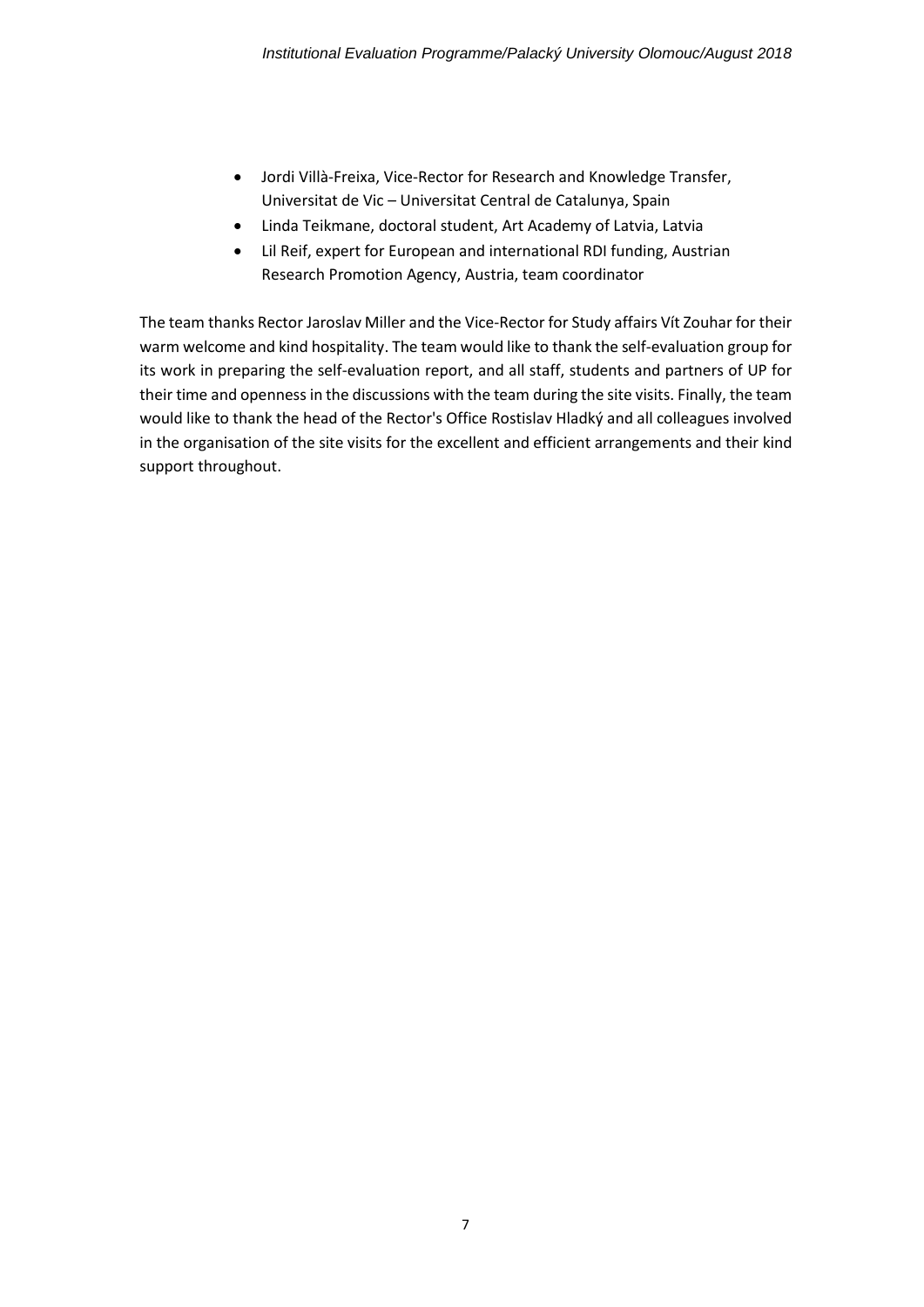## **2. Governance and institutional decision-making**

The above-mentioned 10 objectives of the Strategic Plan are defined by the university management leadership – the rectorate with the deans, vice-deans, and heads of university or faculty facilities. In preparing the Plan, the viewpoint and demands from external stakeholders were also included. The Strategic Plan lists per objective related measures from EU operational programmes run by the university and lists tools (altogether 41) and indicators for achieving these objectives. According to the university, the Strategic Plan should serve as an umbrella document under which faculties provide their yearly action plans, which are discussed at the Scientific Board of the UP, approved by the faculty senates and the Academic Senate of the University, followed by approval from the Board of Trustees.

In discussions with staff, the team often heard that excellent research is a priority for the institution and that UP wants to move towards more interdisciplinary collaboration in research, implying that this vision on research for the current period is well shared. With that in mind, the team found the mission statement of UP somewhat generic and suggests that these principle ideas that reflect the self-understanding of the university – excellence in research and interdisciplinary collaboration – should also be included in the mission statement. *Given the ambitions of UP, the team recommends that UP modifies its mission by placing more emphasis on purpose and priorities.*

Furthermore, the team noted that the 41 tools intended to implement the objectives are not prioritised, nor do they specify timelines, budget allocations or the people involved (one exception being timing and yearly budgets for infrastructure investments annexed to the Strategic Plan). The Strategic Plan includes almost no target figures for the objectives and tools. Similarly, the examples for yearly action plans given to the team are lists of intentions with no prioritisation, timelines, budget allocations, assigned persons or target figures. Constraints are not discussed, and the team could not identify signs of central acknowledgement or follow-up of annual progress or after the strategic period ends. For example, comparing the action plans from the Faculty of Science for 2016, 2017, 2018 for the first objective, very similar expressions are used throughout the three years.

Based on these observations, the team found that the strategic management of UP is rather weak. The Strategic Plan is too long and, more importantly, true planning documents are missing. It seems that it provides guidance, but actual strategies are set by the faculties through action plans, and this raises doubts about the effectiveness of the Strategic Plan in serving as an umbrella document at the level of faculties. The team is aware of the framework conditions of the Higher Education Act, which gives a high degree of autonomy to the individual faculties. However, the team is convinced that even within the existing structures, strategic management can be carried out more effectively and recommends UP, in particular, to *improve its strategic planning by setting priorities, target figures, timelines, and persons, and to make the transposition from the Strategic Plan to the faculty level more meaningful, including an overall form to follow up on the yearly action plans of the faculties.*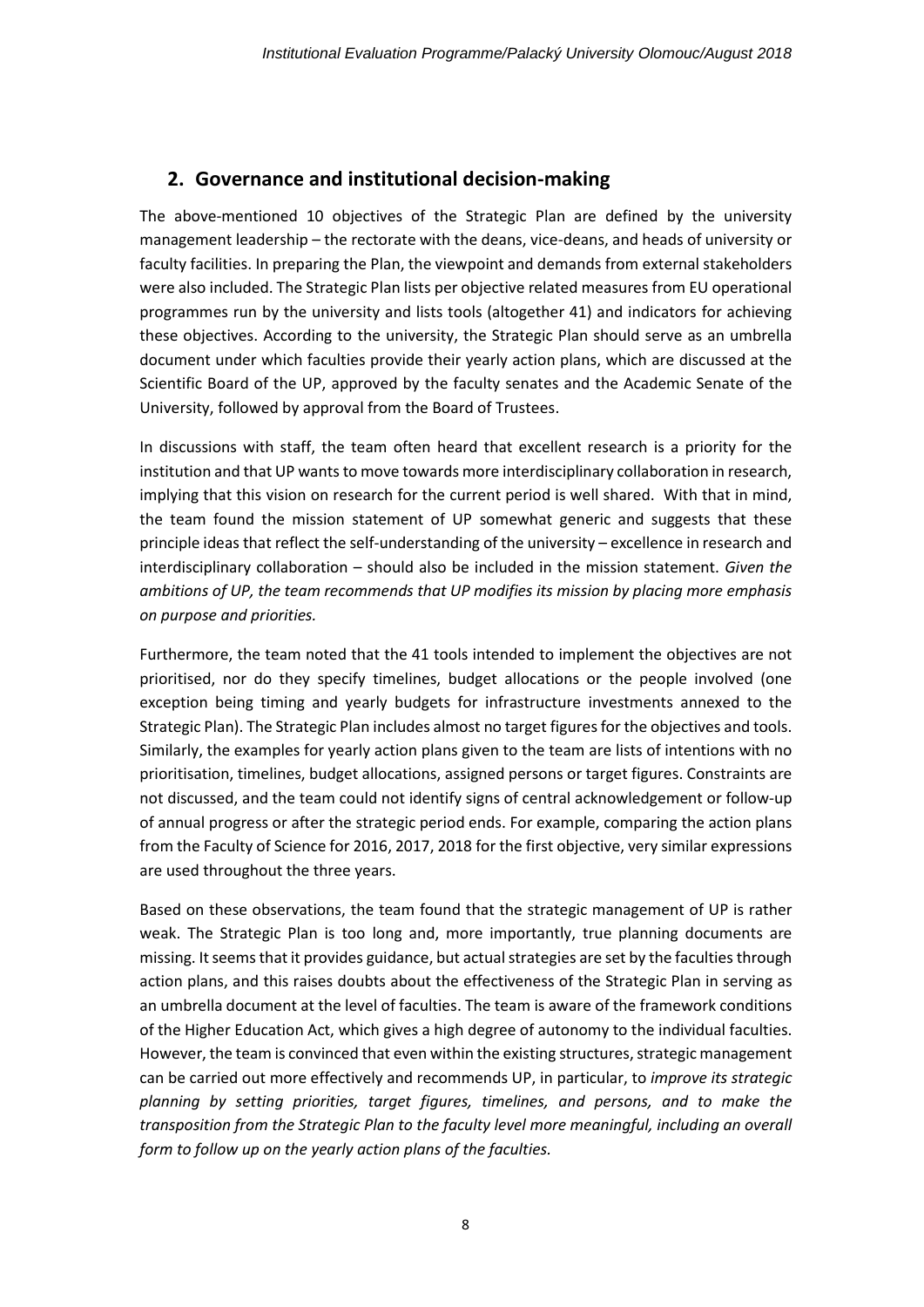UP provided the team with a very long and detailed SWOT analysis, which was developed in 2014 and provided the basis for the development of the Strategic Plan 2016-2020. With that document in mind, the team felt that UP could *take more advantage of the SWOT analysis as a tool for institutional development and recommends modifying the SWOT analysis, by shortening it substantially towards a document to support the mission statements and, consequently, the Strategic Plan and its implementation.*

The self-governing academic bodies include the rector of UP, the Academic Senate, the Scientific Board, the Board of Trustees (sometimes referred to as Board of Directors) and the Internal Assessment Board of UP. The head of the university is the rector, who is elected by the Academic Senate. Faculties are led by the deans, who are elected by the Academic Senate of the respective faculty.

The Academic Senate of UP consists of 24 members, with three senators per faculty, two of whom are academic staff members and one a student member. The Academic Senate is constituted as a representative body and has its counterpart at faculty level. The Scientific Board is chaired by the rector, its members are appointed by the rector with at least one-third of the members coming from outside the university. It currently has 29 members, of whom 18 are external members, including rectors from other universities. The Scientific Board serves as a body to discuss the Strategic Plan and its implementation. It approves professorships as well as applications for institutional accreditation and the accreditation of procedures to grant professorships. In addition, the Scientific Board is involved in the development and quality assessment at UP.

The Board of Trustees is composed solely of figures from outside the university, who are appointed by the Ministry of Education but based on a consultation with the rector. In the case of UP, the Board of Trustees consists of 15 members and is seen as "an external instrument influencing UP management" (SER, p. 4). Its main purpose is to supervise and monitor the activities of UP, ensuring that these fit with the mission of UP and correspond also to public interests. It approves the Strategic Plan as well as the budget and the medium-term outlook of UP, both provided by the rector. Furthermore, the Board of Trustees expresses its views on matters brought up by the rector and offers its suggestions and views.

Another important body is the Internal Assessment Board, which was established based on an amendment to the Higher Education Act in 2016. Its main purpose is to ensure quality in teaching and learning, to manage accreditations, to prepare and approve rules for quality assurance and internal quality assessment for education, creative and other related activities. The Internal Assessment Board is also responsible for the approval of related methodical documents and the further development of the quality assurance system (SER, p. 3f.). It is composed of 15 members who are appointed by the rector and it is chaired by the rector, the vice-rector for study acting as a vice-chair. The chair of the Academic Senate must be a member of the Board. Of the remaining 12 members, four are proposed by the Academic Senate and must include a student representative, four are proposed by the Scientific Board, and four by the rector.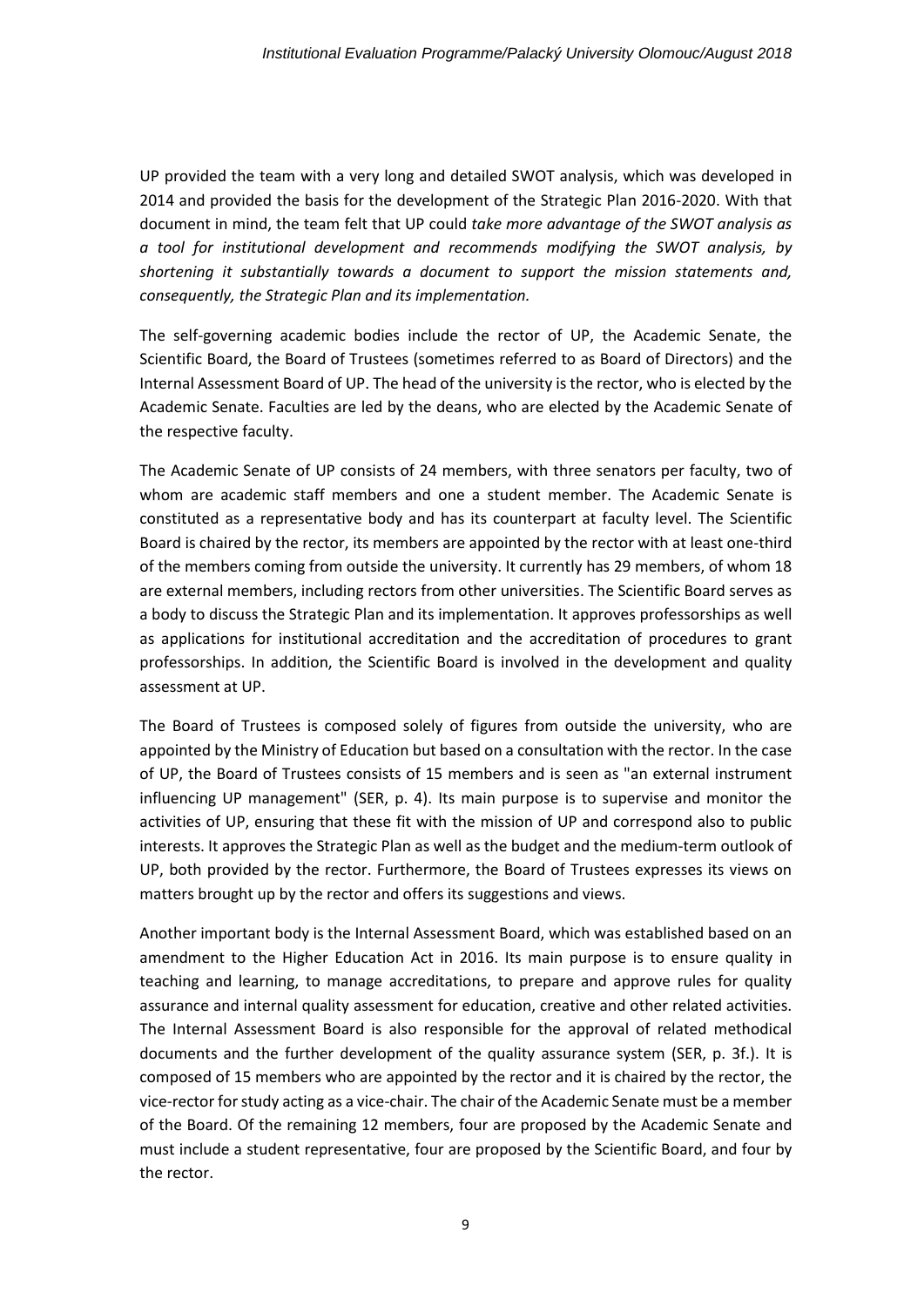Apart from these boards and bodies, the SER mentions the existence of the Rector's Board (or "Rector's College"), serving as an advisory board for the Rector on "operational issues". It includes all vice-rectors and deans, the bursar, the head of Rector's Office, the chair of the Academic Senate, Directors of Central Units (Library, Computer and Communication Technologies Centre, Academic Sport Centre etc.), Director of the Halls of Residence and a student representative. During this evaluation, UP introduced some changes among the vicerectors: it newly introduced a Vice-Rector for Strategic Planning and Quality, who is in charge of quality assurance at UP, previously coordinated by the Vice-Rector for Organisation and Development and the Vice-Rector for Study. The second change relates to research, for which two vice-rectors are in charge: the Vice-Rector for Science and Research and the Vice-Rector for Technology Transfer, the second now being changed to Vice-Rector for Strategy of Science and Research. Third, the Vice-Rector for Organisation and Development is now charged with the competences for doctoral studies, a field for which competences had not previously been clearly defined at central level, with the exception of study programme accreditation which is dealt with by the Vice-Rector of Study.

As a general comment at this point, it should be noted that the team questioned whether the approach of shared responsibilities among the various vice-rectors will be productive, since it is lacking a clear ownership for the agenda of developing "Science and Research". Also, the team found that this does not solve a general shortcoming in research management detected by the team, which is the absence of a dedicated research manager, a topic to which the team will return later.

The Pedagogical Committee (also Education Committee) is an advisory body to the rector on study affairs comprising all vice-deans for study affairs and chaired by the Vice-Rector for Study. According to the SER, this committee is also involved in quality assurance, for example in developing the questionnaires for the teaching assessment. Apart from this Committee, UP also has a Coordination Council for Lifelong Learning, which is an advisory body on lifelong learning issues (SER, p.2). UP mentions also a Coordination Council ("Grant council" in the new organisation chart on Research) to discuss projects under preparation for the EU Structural Funds in order to avoid duplication and to maximize the staff and material capacity of the faculties. Members are two vice-rectors involved in research, the bursar and Vice-Deans for Research and Development or Strategy. Depending on the scope of the calls, other specialists can be invited (SER, p. 9).

Several of the above-mentioned bodies, management positions and offices at the central level have their counterparts at the faculties (Deans' Board including Vice-Deans for Research, Education, Quality etc.), a Scientific Board at each faculty level, Academic Senate of the Faculty, offices for science and research, project development, international cooperation, centres for lifelong learning, language learning etc., sometimes described as "central units" at the faculty level). However, the team points to a general weakness in the governance at UP, which is a sometimes blurred picture of ownership, and *strongly recommends UP to ensure ownership of all major activities.*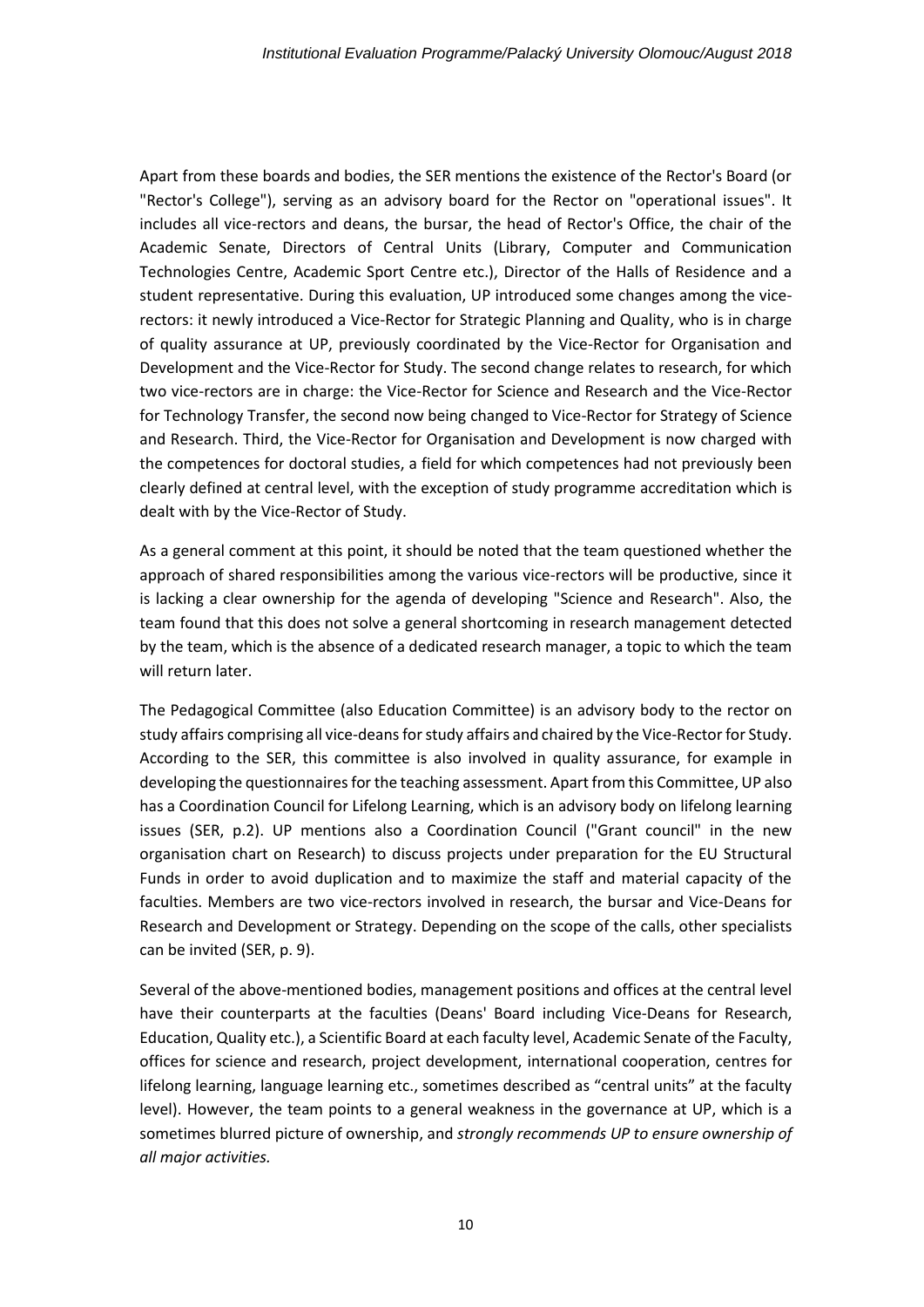The team is aware that the complexity of the organisational structure is mainly due to the Higher Education Act. However, bearing in mind the written information and the discussions during the site-visits, the team considers that there is room for improvement. As outlined above, the team found several overlaps and redundancies in responsibilities and a particular issue is the ownership to key strategic activities, which is sometimes hard to locate, even at the top management level. This question was also raised in the review of 1999, noting that "authorities and responsibilities at university level appear quite diffuse to outsiders". At that time, dominant faculties and a weak central university organisation were mentioned as a characteristic feature of Czech universities - conceptualised as opposed to the previous centralised system from communist times. Whatever the reason for keeping this structure, the team would like to remind UP of a statement from the previous review, that it is not an efficient organisation from the perspective of goal-oriented management and policy making, and that this is also not "desirable from a democratic perspective as no one can actually be held to account" (CRE Review 1999, p. 13).

The team also found it quite challenging in this evaluation to understand the structure of the university's organisation, with its many different bodies, boards and offices, and how they relate to each other. The organisational charts and explanations in the self-evaluation report were only partly helpful here, mainly due to inconsistencies in the terminology used and missing links showing dependencies. For example, the chart on the organisational structure and the chart on the management structure of UP (SER, annex 2) as well as the new chart on research management depict some bodies as stand-alone, without any indication to where they relate within the structure. Although central to quality assurance (QA) and supposedly not only relevant for education, but also for research and administration / services, the Internal Assessment Board was missing in all the charts. In the team's view, the organisational charts should include all major boards and bodies as well as clear lines of relationships. For reporting it recommends that UP *improve its internal organisation in terms of presentation in organisational charts.*

The team also highly recommends UP to *review the boards and offices, seeking ways to diminish the number.* In particular, the team recommends UP to *integrate / centralise its quality management, strategic management and research management as far as possible.* In doing so, the team is convinced that this will lead to more efficiency and more effectiveness as it will also allow for greater synergy, helping to scale up UP's resources and good practices. Overall, the team felt that UP should *rethink the university's internal organisation towards a more managerial approach.* Thus, it will become easier to understand the institution from an outside perspective as it will also be beneficial to ensure shared views on what the university is intending to do. Finally, a leaner organisational and management structure would help to decrease redundancies and bureaucracy, and make more time for the actual work to be done.

Although students are represented in the different bodies of internal self-governance mentioned above, a student parliament does not exist at UP. The team was told by students, for example, that nor is there any mechanism of coordination or communication between student representatives from the faculty councils and the bodies at the central level. The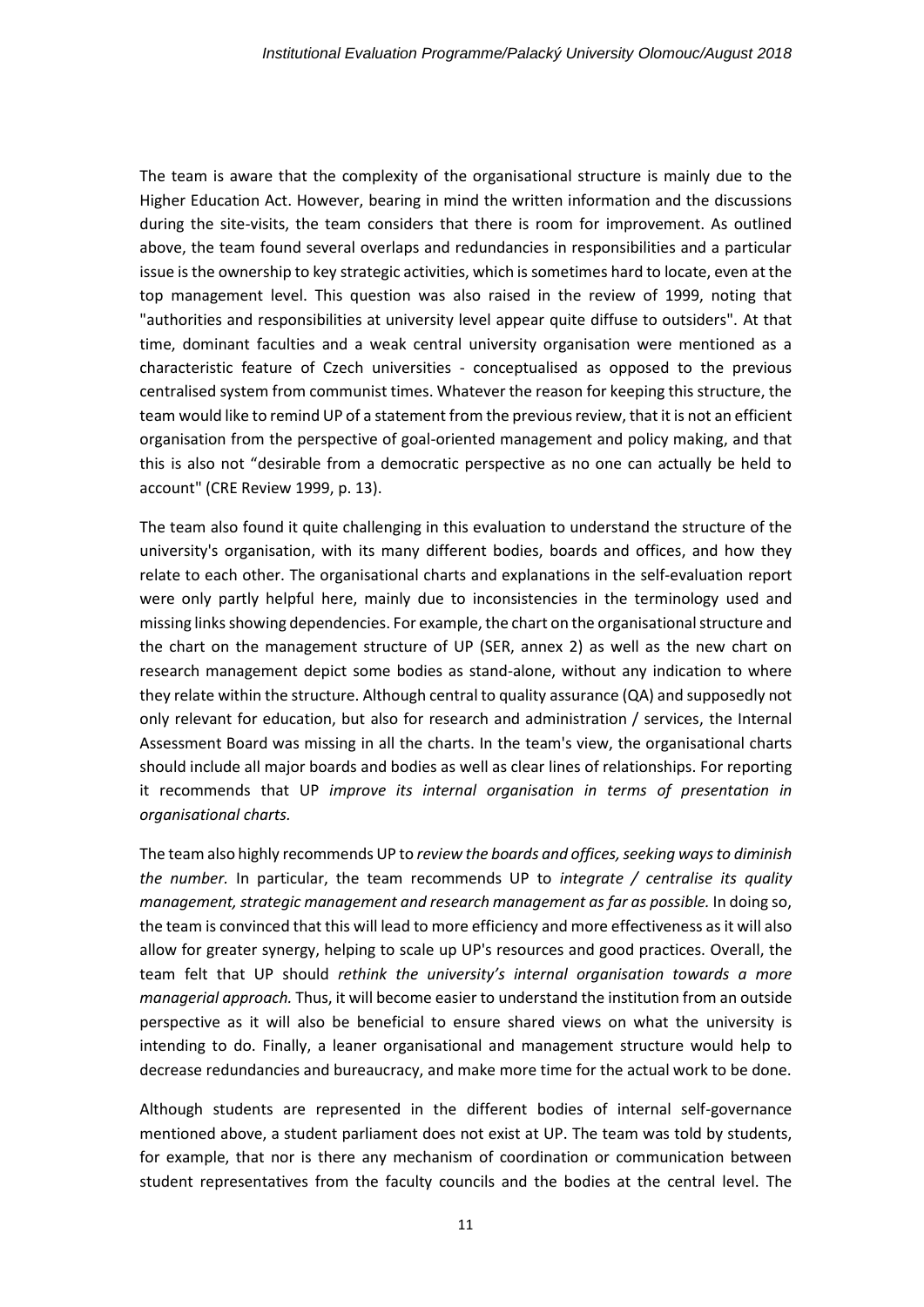students that the team met were mainly aware of the variety of student associations at UP, with currently 32 student associations ranging from small organisations such as the student radio, newspapers or student theatre, to large international organisations, for example, AIESEC. However, the team learned that there is rarely cooperation between these associations, which also fits with the statement from the SER that "support, continuity, and activity across the associations is unsatisfactory" (SER, p. 5). Similarly, student participation during the development and discussion of the self-evaluation report was very limited, with one student from the Internal Assessment Board drafting a subsection, without the support or input from other students. *The team believes that both the student community and the university would largely benefit from establishing a joint student body and recommends the university to establish a student parliament.* With a more coordinated approach, the team feels that the student voice would be better heard than it has been to date. A student parliament would also serve as a method of training for students for the future, to discuss and determine their position. In addition, such a body could also serve as a mode to enhance communication and cooperation between the different faculties.

UP's income is derived from:

(a) grants and subsidies for teaching, science and research, which are obtained from the state budget, consisting of a fixed component and a performance component, a long-term conceptual development subsidy (research organisation development) and specific-purpose funds allocated under specific purpose aid for research, development and innovation and specific purpose means from EU programmes such as the Structural Funds;

(b) its own income generated from:

- tuition fees (for exceeding the standard length of studies or studying several programmes in succession; for degree programmes provided in other languages than Czech; charges for the U3A programmes and for LLL programmes),
- knowledge transfer (framed as contractual research, for courses provided to employees from the application sector, licence fees, advisory and consultancy),
- donations from national and foreign sources and other own income such as revenues from rental of buildings,
- student accommodation, dining, conferences etc. (SER p. 8f. and additional explanatory note on the budget).

UP will certainly follow up its income streams as formulated within the national system described above, but it needs to be acknowledged that the team spent a considerable amount of time in trying to understand the overall budget of the university. This was due to inconsistencies in the terminology used in the SER and the tables in the annexes as well as the complicated income structure and allocation practice, with tables mirroring the logics of different sources of income in a very detailed way.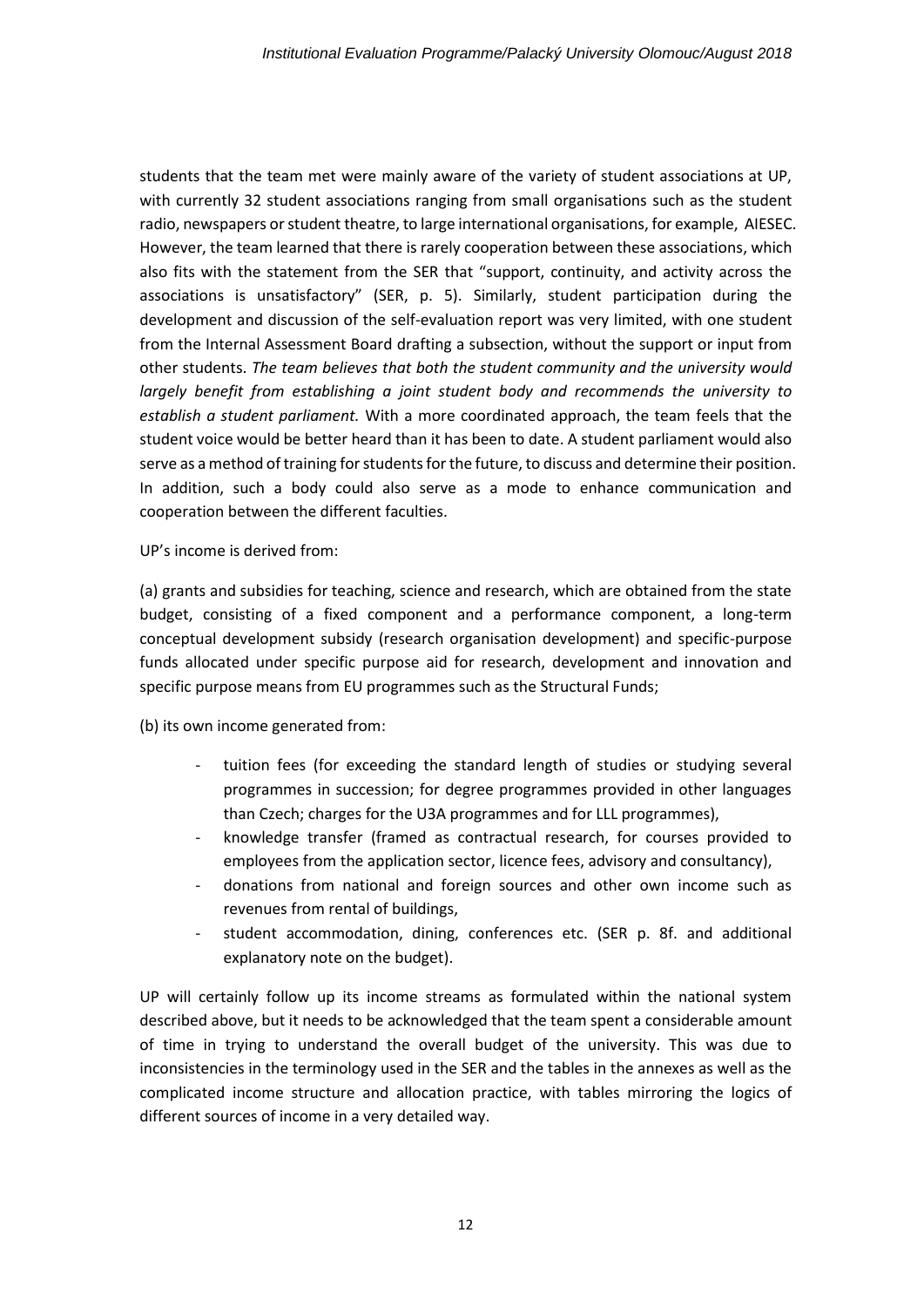The team thinks that for strategic management a budget would be more beneficial, reflecting more generalised income streams, e.g. (1) government contributions, (2) income from student tuition & fees, (3) research income, (4) income from service to society (StS)/ 3rd stream income and (5) donations. The budget figures according to this kind of logic reported by the university are shown in the graph below (Fig 1):



The university took some time to produce the figures in these income streams for three years which suggested that this type of budget analysis is not common. Based on that, the team recommends UP *to identify standard categories as above, following the income on such a basis over the years, making multi-annual analyses, and evaluating trends and relative budget shares reflecting institutional ambitions.* Tracing contributions to each of these categories (such as decomposition of the service to society income) may also be very instructive. Another issue worth noting is that UP may consider using Full Cost Accounting / Activity Based Costing technique to identify its competitive advantages accurately.

In terms of how the funds received are used, the university redistributes contributions from the state budget to the faculties. Regarding state funds for research organisation development, the team learned that UP has full competence on how to distribute these internally, which so far has been done exclusively based on bibliometric data from the previous research evaluation, indicating that resources are distributed among faculties based on their performance. These funds then become part of the faculty budget, where the faculty management can decide on the further distribution, based on methodologies at faculty level. However, the team learned that by 2019 a new approach should be in place for the internal allocation of funding which is currently under discussion and in which bibliometric data and peer review will be used (SER, p. 10f.) Faculties participate in the costs of all university activities based on a flat rate scheme.

UP states that it places high emphasis on the professional development and growth of its staff (SER, p.13). This is also reflected in the current strategic plan, where one of the objectives is the restructuring of HR management. UP has defined three tools in this area: (1) setting up the UP Career Code as a main tool for HR management covering all posts (academic, manager,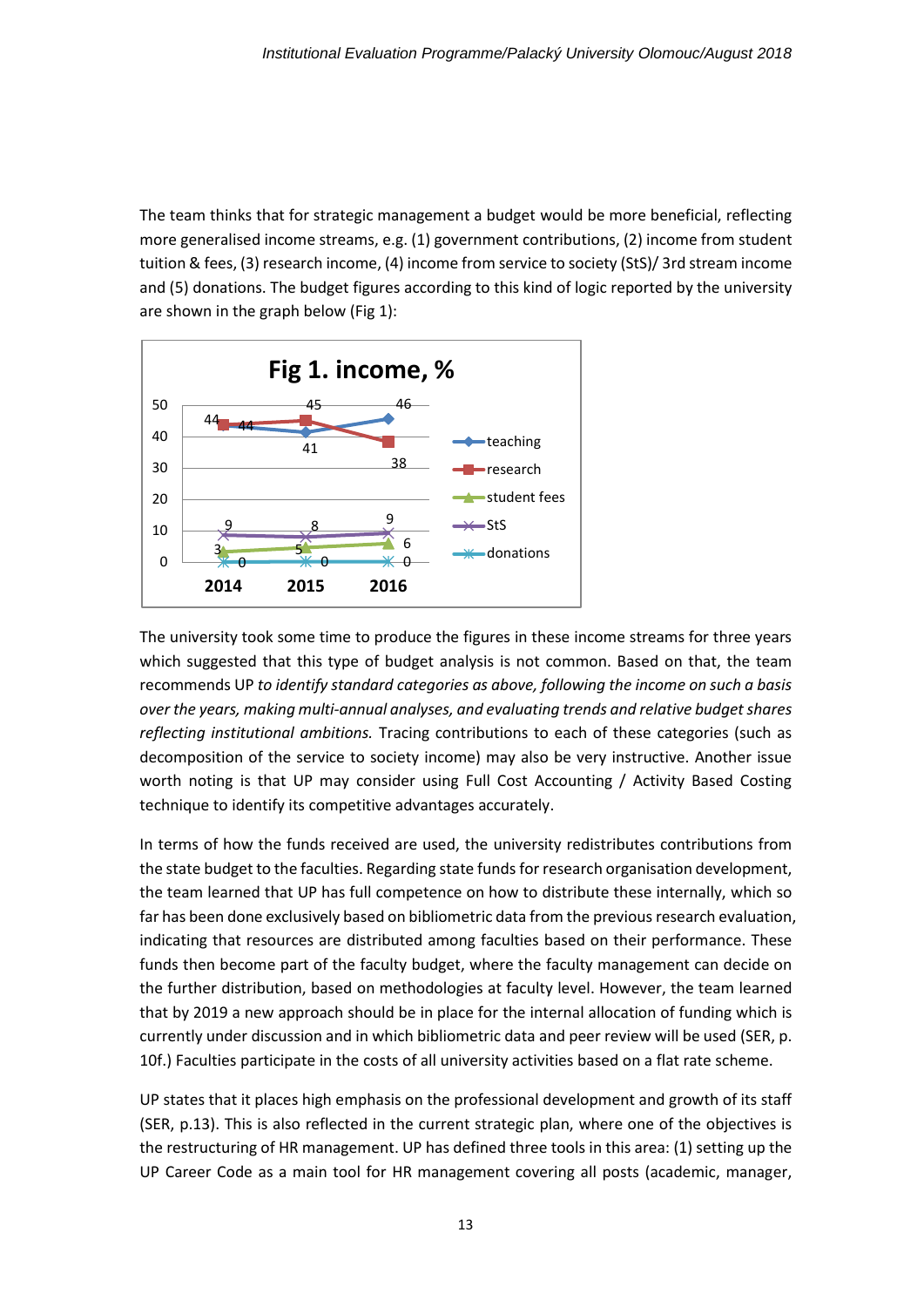technical etc.), which should also include expectations on further education of all employees; (2) the systematisation of recruitment – avoiding random recruitment and addressing the widest group of applicants possible; (3) developing employee care and benefits.

Based on the examples provided, the team commends UP for organising staff development in a very supportive way. In the team's view, HR development should be a central concern for the university and faculty management alike, to provide excellent framework conditions for its staff to grow. In the SER it is stated that the university so far does not have a particular career system for science and research staff except for research centres within the Faculty of Science and the Faculty of Medicine and Dentistry, and that UP plans to include this topic in the objectives for the next period (SER, p. 14). The team found, however, that UP is striving already in the current strategic period for a more integrated approach, seeking to overcome fragmented practices, and encourages the university to firmly continue in this direction.

The team was particularly pleased to learn that the university has developed offers for its employees for their further education through the "UP Employer Continuing Education module", including courses on broadening teaching competences, IT skills, legal literacy and personality development. Furthermore, the team learned from discussions with staff that the university (or a faculty) provides staff trainings on how to work with students with special needs as well as a variety of language courses. The team learned that although offers can come from different entities, the coordination of these offers is located within the unit for lifelong learning. In this regard, the Head of the Lifelong Learning Office mentioned to the team that that it has been a challenge to bring all course offers open for staff under "one roof" – in the sense of integrating all offers from the different faculties within one web page and making it easier for staff to identify opportunities.

Overall, the team commends UP for all its achievements to date, bearing in mind that until only recently, UP did not have any particular offers on staff development in place (SWOT 2014, item 1.6T). The team understood that HR development in general is part of the responsibilities of the Vice-Rector for Organisation and Development, whereas the Lifelong Learning Office is under the supervision of the Vice-Rector of Studies. It remained unclear to the team which resources support HR management and development and how this relates to the units on staff development at the level of the faculties. Since the university depends greatly on the expertise and growth of its staff, the team encourages UP to *pay even more attention to this topic and ensure that it has recognisable structures to support academic and administrative staff in their development.* In particular, offers for staff development should also include training opportunities for leadership staff. The team was pleased to note that the objective "Efficient management system" of the current strategy mentions the increase of professional management skills of core units. Since UP places much emphasis on excellence in research, the university might find the process underlying the Human Resources Excellence in Research Award helpful for the development of a sound HR agenda.

As a last point, the team would like to raise the issue of workloads. The team learned that top leadership positions are often part-time, alongside obligations in teaching and research. The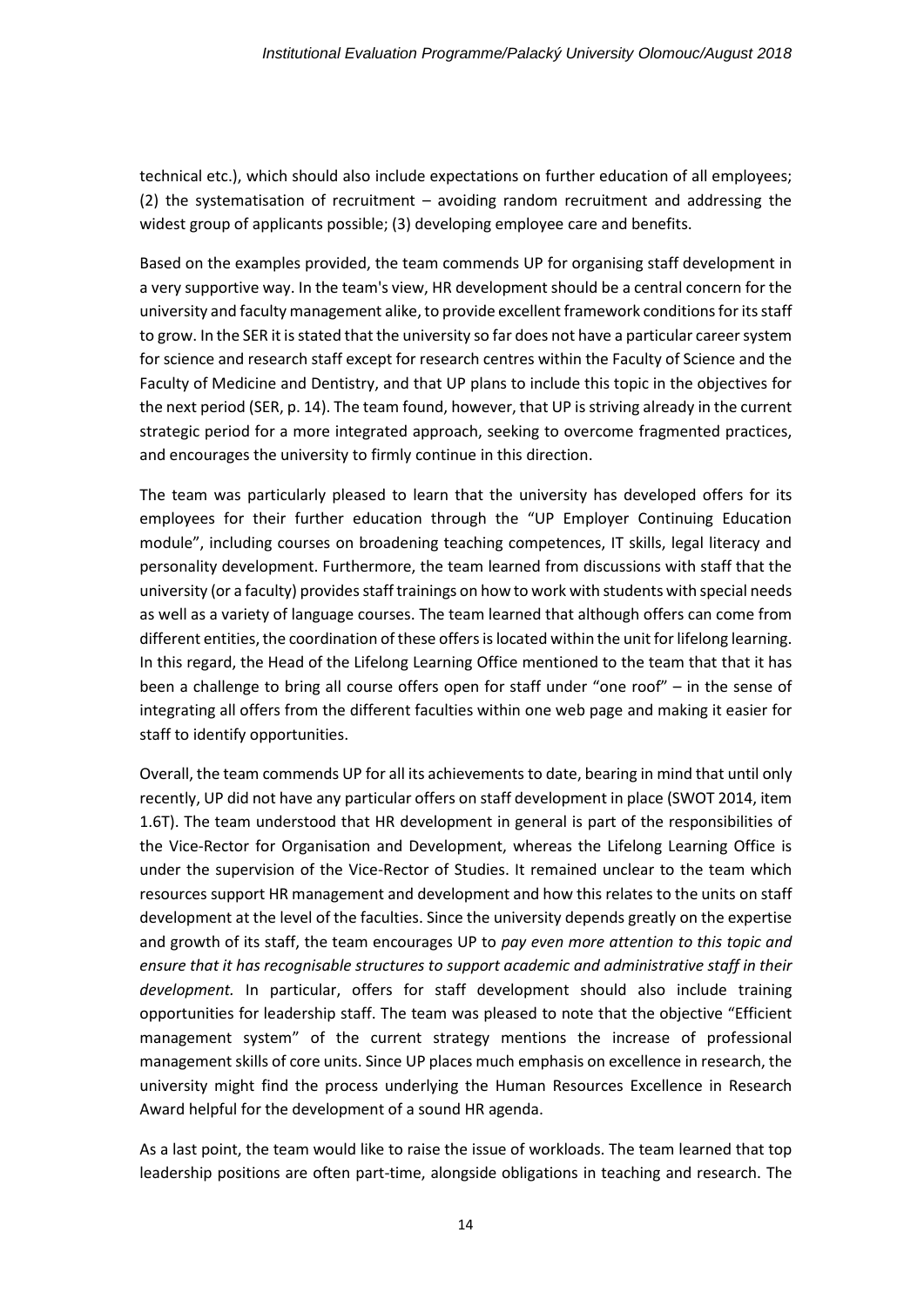team was told that the decision to minimise the workload in education and research while being in a leadership position is a personal decision. With all due respect to the capabilities of UP staff and its achievements so far, the team thinks that this limits the development of the institution considerably. Given the ambitions of the university, the team thinks that UP should change this practice and *minimise the workload of academic staff members in top leadership positions as far as possible, ideally towards full-time management positions.* The UP management would in this way have more resources for its aspirations reflecting the argument made in 1999 which stated that "leadership must be made professional - which means first of all by making time available for leadership" and "good administration is a condition for quality management" (CRE report 1999, S. 18).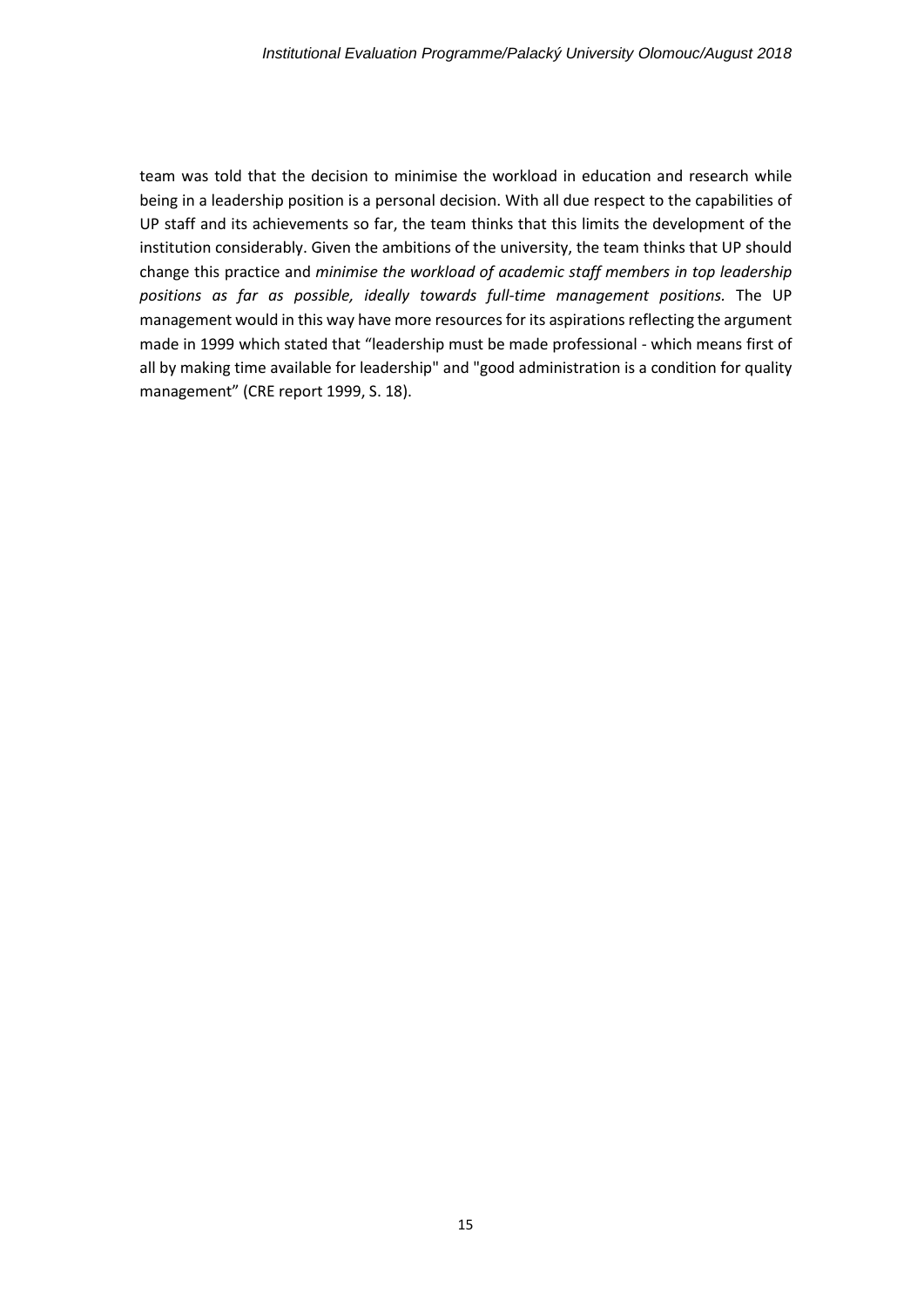## **3. Quality culture**

One of the reasons for UP to undergo an IEP evaluation was to gain support in its efforts to introduce and develop a comprehensive quality assurance system. The driver for this was an amendment to the Higher Education Act, which introduced new rules for the accreditation and quality assurance and assessment of HEIs. HEIs could previously set up study programmes only if they were accredited by the Ministry of Education. Now an institution that has been granted an institutional accreditation can create and realise degree programmes in areas of study covered by this institutional accreditation, usually during a 10-year period. In order to receive institutional accreditation, universities need to set up an internal quality assurance and assessment system. The Act does not stipulate the form of the system, but defines some of the integral components, namely internal regulations defining the system and the establishment of a board for internal evaluation, which is a self-governing body overseeing the entire system and ensuring its functionality.

Both components are in place at UP: the university established an Internal Assessment Board (see chapter 2) and in October 2017 adopted internal regulations on the design of the system, "Rules for Quality Assurance and Internal Quality Assessment of Education, Creative and other related Activities at Palacký University Olomouc".

From discussions with staff, the team had the impression that an appreciation for the development of quality assurance exists at UP and that the university is proactively taking advantage of the higher level of autonomy and flexibility in programme design, which comes with the institutional accreditation. The team also noticed a widely shared understanding among staff of the specific needs of different disciplines regarding indicators for the evaluation of research quality and believes this to be a very conducive basis for wide discussions and the development of a sustainable system of quality assessment.

The team could see that UP links its quality assurance system with strategic management. The main evidence for this is the newly established position of Vice-Rector for Strategic Planning and Quality. This assignment also means that the coordination of QA is no longer split between two vice-rectors, which the team welcomes. Other signs can be found in the Strategic Plan, in particular the objective "Efficient management system" to enhance UP management, including strategic management, and where one of the tools is directly related to QAs.

The grand design for the system at UP is based on the EFQM model. The plan is to establish an integrated system for quality assessment and assurance with three aspects: (1) educational activities, (2) research and (3) other related activities. The system differentiates between seven levels ranging from employee, course level, study programme, field of education, department level, UP constituent unit level and UP in general. In view of the levels and groups involved, the team could see that the university is striving for a comprehensive system, indicating clearly aspects that quickly might be forgotten – i.e. administrative units and staff and lifelong learning programmes.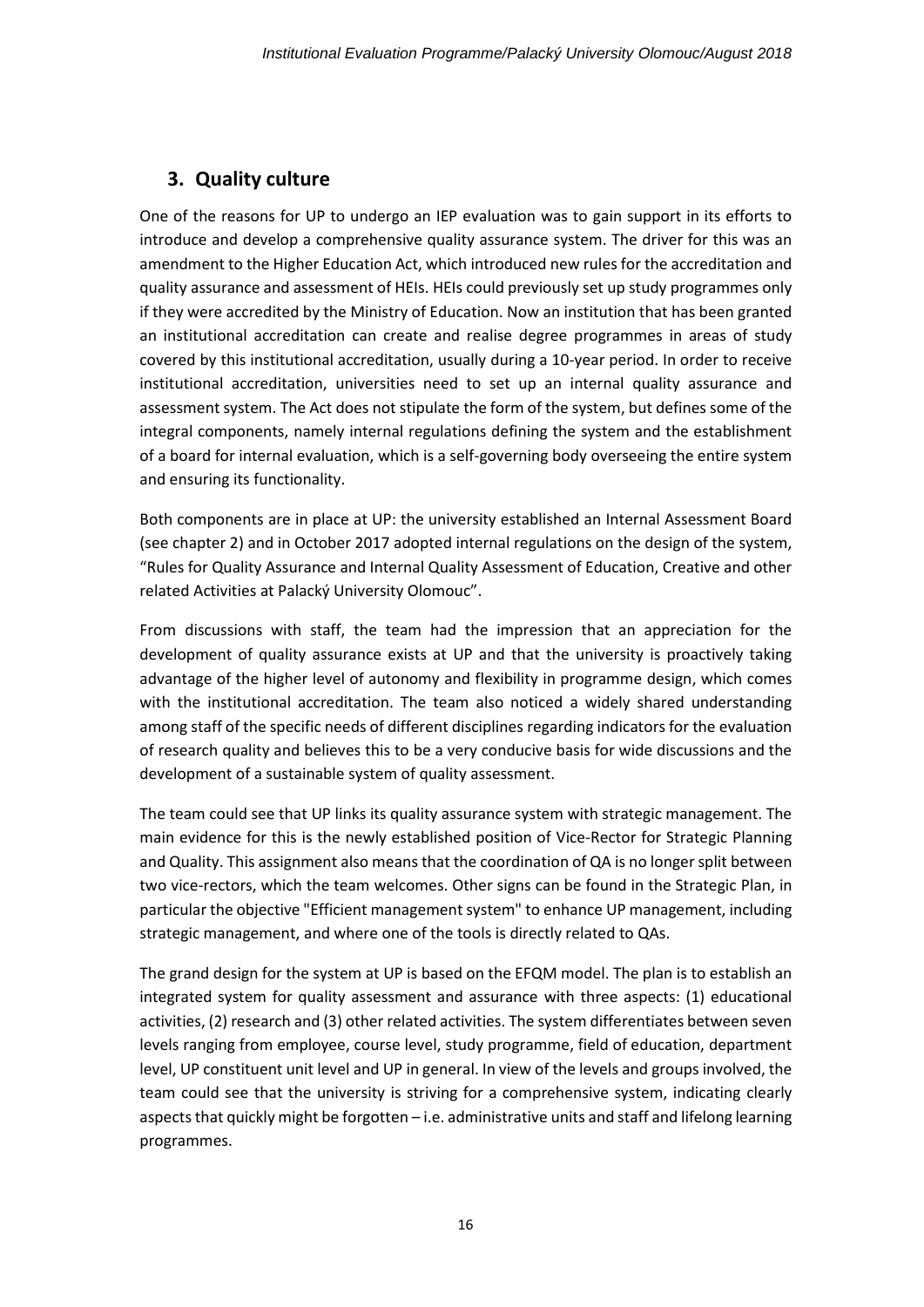The assessment of teaching quality is mainly based on student feedback (questionnaires) and feedback from graduates and employers, although the latter has not yet been systematically established. Another important approach to assure quality in study programmes is the guarantor who would be a staff member responsible for the content and methodical quality of a degree programme, including its proper implementation. The guarantor is accountable to the head of the relevant department, the dean of their faculty and the Internal Assessment Board (SER, p. 18ff.) The assessment of quality of research is mainly based on the assessment of research results and for this UP uses the Methodology of Evaluation of Research Organisations, which is also the basis for allocating funding at UP. The team learned that the university is currently implementing the Information System HAP for the assessment of the research results of UP academic staff, since this has proven to be an easy tool. In addition to this, UP has also started to use the IN CITES analytical tool to compare performances among disciplines (SER, p. 20). With the exception of some research centres which have their own international scientific boards, UP does not have a peer review system in place and plans to include peer review for the assessment of faculties/research teams in the new evaluation system. The assessment of "related activities" covers university management and administration, support for infrastructure and information systems, library services, publishing and editorial activities, information and consultancy services, intellectual property and technology transfer services, accommodation and dining services and sports services. These will be evaluated at the level of the university using feedback from users and data linked to the services (SER, p. 21).

From the point of technical implementation, the Quality Assurance and Internal Quality Assessment will be supported by a quality information management system. For this, UP plans to make use of information systems already used for evaluation of results in education and research, to streamline and integrate them in order to keep the administrative burden at a minimum level. The team finds this to be a pragmatic and very positive approach which is partly in line with one of the recommendations in the previous chapter to integrate  $/$  centralise quality management. The team could also see that UP already has several instruments for the assessment of quality in place. In relation to this, the team thinks that at a certain point the university needs to *declare and describe clearly its internal QA tools and to ensure their proper integration throughout the structure of the university.* Typical QA tools, in addition to student surveys on courses and on study programmes, may include staff response to courses and study programmes, student progression data, monitoring of study programmes through statistical data, performance indicators, stakeholder platform minutes and surveys, graduate tracer studies, etc. From the SER and the discussions during the site-visits the team understood that this is also still work in progress. For example, the team learned that one question puzzling the university is the return rate of student feedback on courses, with very different experiences from faculties using paper-based feedback forms versus those relying on an IT solution. In this regard, the team would like to remind UP of an important perspective, that of the "assessors" to help make decisions and drive the process, as well as those responsible for implementing and their motivation and possible constraints. This is largely UP staff and to some extent students, graduates, employers and other stakeholders. The activities around collecting, analysing and reporting should be as efficient as possible, including the way in which the system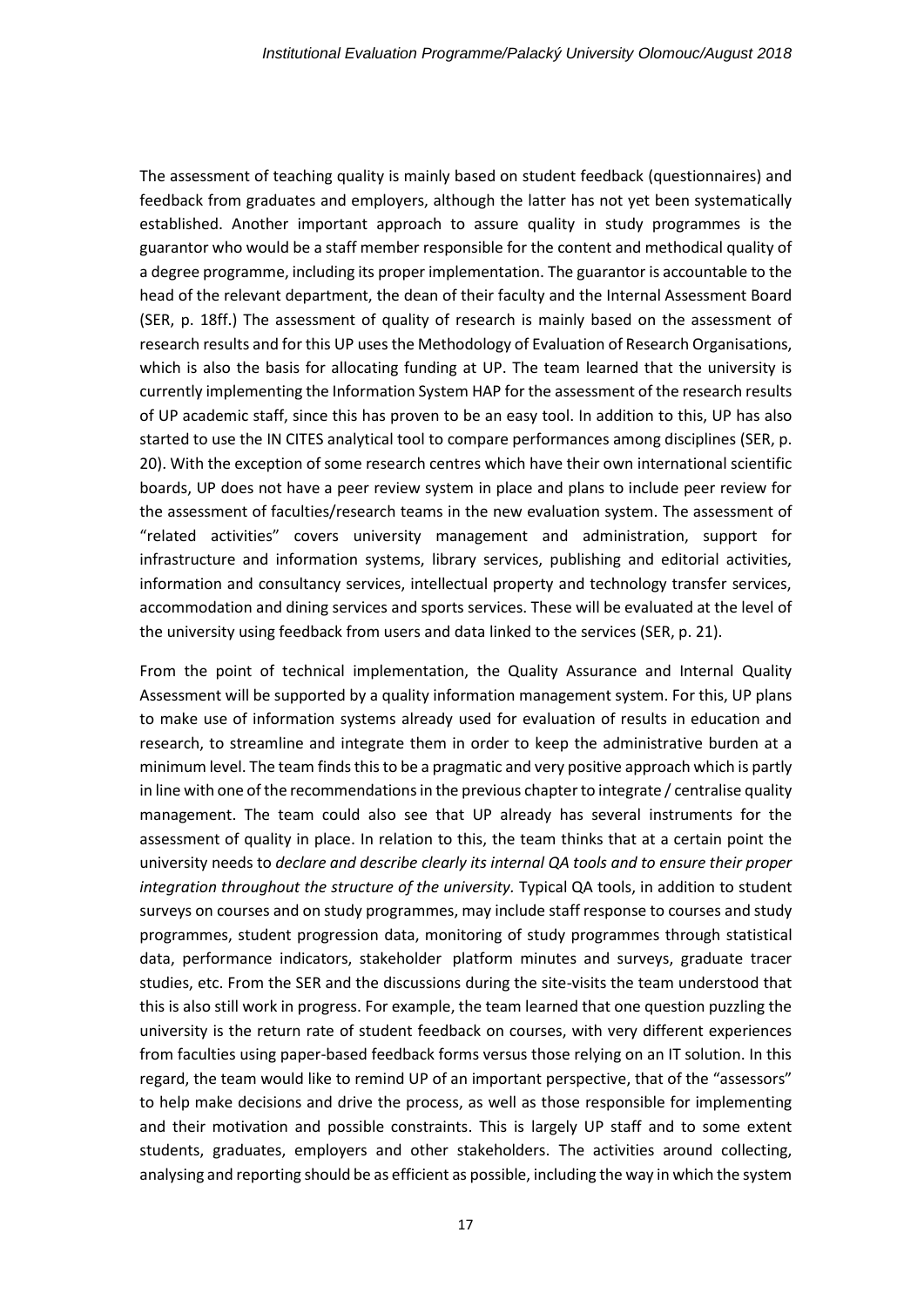is described and how much time is required to understand it as well as linked applications. These activities should also be effective so in that it is obvious for students that they will benefit from the feedback.

The team also understood that UP is currently in the process of defining its standards and indicators for QA, based on a university-wide discussion. In this regard, the university should *ensure that it sets standards that encompass all areas – teaching and learning, research, service to society, governance / administration and internationalisation. For its teaching and learning standards (educational activities) in particular, the team recommends UP to base these on the Standards and Guidelines for quality assurance in the European Higher Education Area (ESG).* The team also recommends that UP observes carefully the activities of other institutions, to *benchmark and, as a next step, identify key performance indicators relevant for UP. Once set, the standards should be incorporated in the quality assurance processes and be monitored, if standards have been achieved. Results should be analysed based on evidence.* A crucial point in this process is to *follow up with action, so that results deriving from analytical work are actually used for improvement, closing the loop of the PDCA-cycle (Plan-Do-Check-Act).* In this respect, the team was pleased to note that the description of the system indicates roles and responsibilities as a prerequisite for the functionality of the process. Finally, the university should take care to *publish UP's quality assurance results and key figures.* In doing so, the team thinks that UP should especially strive for transparent, easy to grasp information which is relevant and understandable also for outsiders. Accountability and transparency towards the public is an upcoming major issue, urging HEIs to be ready to show that they are worth the money and how they differ from other universities.

The team observed that the basic understanding of UP towards QA is that it is largely managed by the individual faculties, with methodological guidance and support from the relevant departments of the Rector's Office (SER, p. 18). Given the different units where data is collected and processed, *the team thinks that UP can improve its analytical work / collecting information for reporting and strategic planning, i.e. considering an office for institutional research as a service unit to the institution as a whole that supports the further development of quality and strategy.* Due to the decentralised organisational structure, it seems that the development and implementation of a comprehensive QA system will take time and effort and, once implemented, will still require coordination efforts. The team therefore thinks that an office for institutional research could help to assemble resources, harmonise processes, and enhance tools already in place, thus diminishing administrative burden and excessive coordination efforts.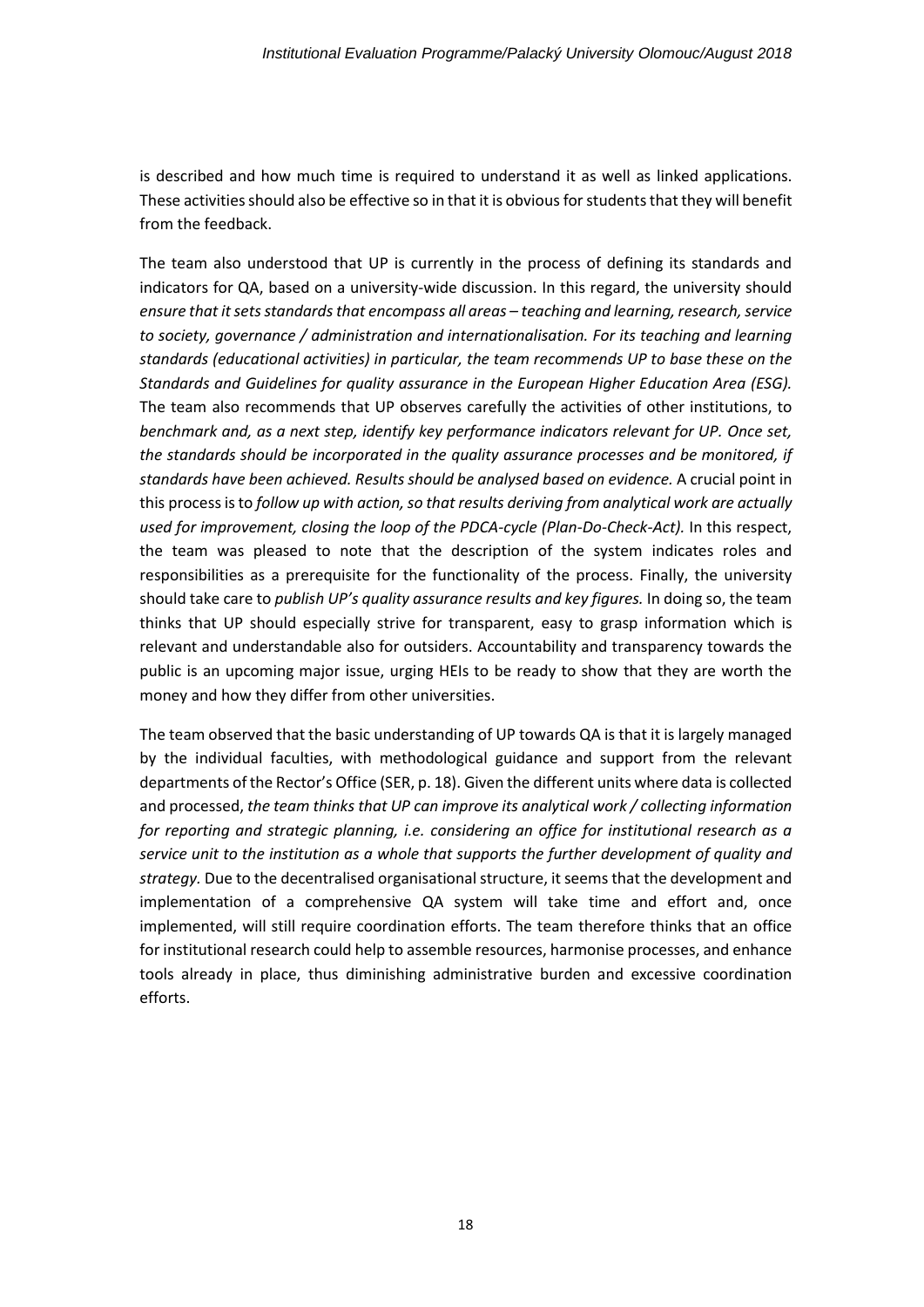## **4. Management of research and use of research results**

In UP's vision for 2016-2020 it is stated that the university "shall focus on supporting excellence in the field of natural sciences and biomedicine with an emphasis on application outputs and interdisciplinary cooperation. It shall support and encourage research excellence in the humanities and social study fields with regard to the current socio-political and cultural needs". "High quality scholarly activities in research" is among the university's strategic objectives, with several linked projects, some of which are dedicated to the renewal of infrastructure and others to research topics, i.e. "Centre for interdisciplinary research on cultural plurality and migration", "Centre for translational research in molecular imaging". The main reference document at national level is the National Research, Development and Innovation Policy of the Czech Republic that sets out the main directions and is linked to it the Methodology of Evaluation of Research Organisations (SER, p.14).

Overall, the team congratulates the university on what it has achieved so far. It ranks among the five best research-intensive universities in the Czech Republic and has been very successful in receiving funding from national sources. Although the university states that it struggles with low success and participation rates in Horizon 2020, it has received its first ERC grantee and funding from the Marie Curie research fellowship programme. The team saw top level research units and state-of-the-art infrastructure, met internationally oriented researchers and was impressed by the high share of international co-publications (78%) and the high percentage of academic staff from abroad that UP has attracted (overall 11%, and in some units even much higher). The team could also clearly see UP's concept for its main lines of cooperation with external partners, mainly through the research centres, and in particular through the Science and Technology Park of the university. Although the overall share of the income from knowledge transfer is still relatively low (roughly 1%), UP has managed a 13% increase of contractual research in recent years.

The team observed that UP has a thorough system in place for assessing its research, providing detailed data on funding, publications and cooperation, and is able to describe its position in the national and international research landscape as is well shown. The university closely monitors its standing in various international rankings and its performance against the main Czech universities, which is sensible given the afore-mentioned vision of UP to be among the best three in the Czech Republic and in the best 500 worldwide. The team especially acknowledges that UP has managed to design the system in a way to provide data on its research performance, which is sufficiently flexible to respond to the often-changing methodologies used by the Ministry of Education, Youth and Sport for assessment. The team also commends the university for being aware that it needs to mainstream its processes and in particular for the efforts to keep the generation and processing of data as efficient as possible for all involved. The need for further unification of the system so asto reduce the administrative burden was also raised during discussions with staff and the team encourages UP to keep this in mind when further elaborating the information system of the university.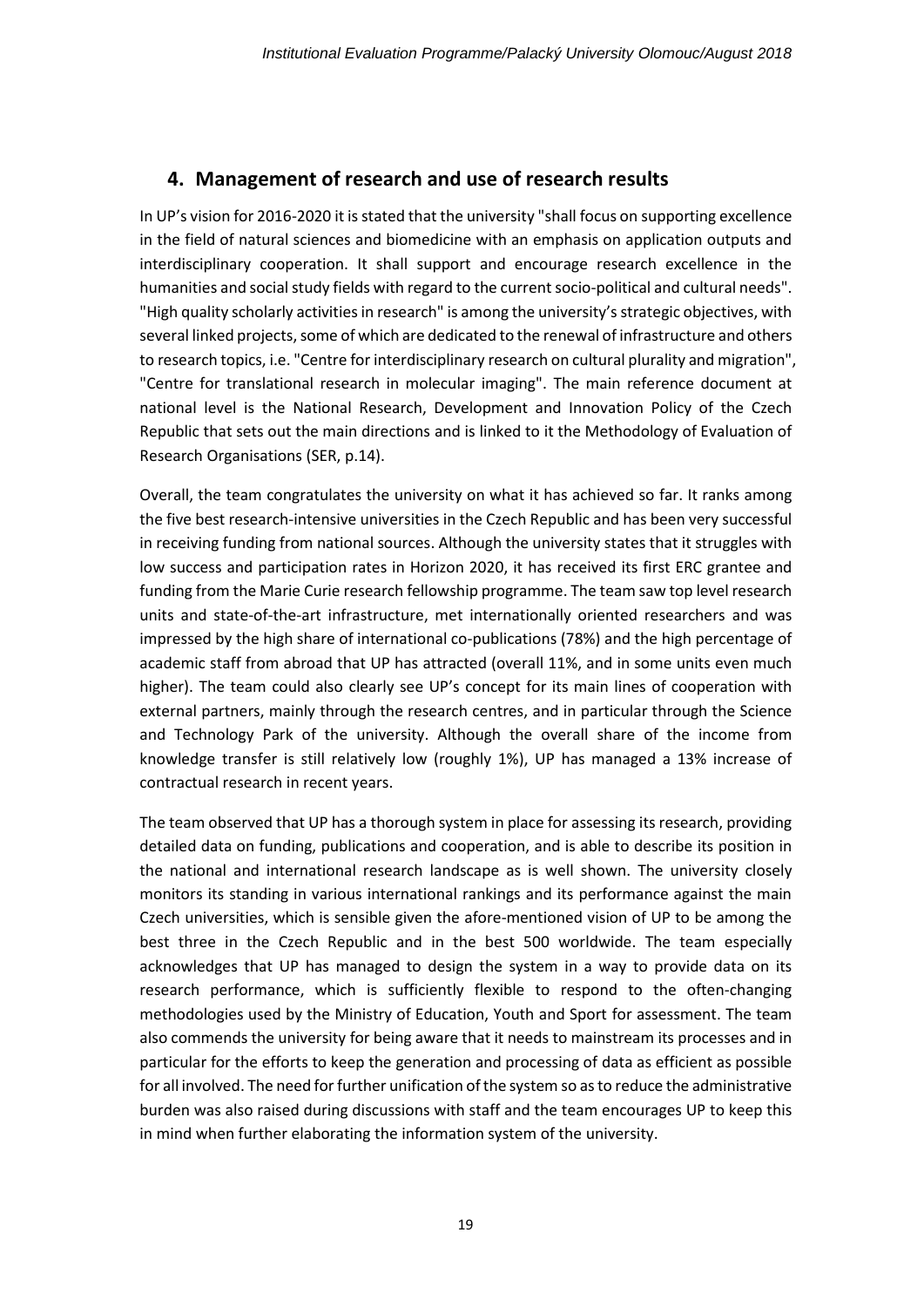It is stated in the SER that all faculties have developed their priority themes for research, which were provided in annex 3 of the SER. However, the information provided in the annex did not reflect the priorities, such as "Cultural plurality and migration", "Translational research in molecular imaging", defined in the Strategic Plan. As a result, the team found that this information, together with the Strategic Plan, shows a scattered picture of which research topics UP really wishes to promote and which should be prioritised. All in all, the team's impression is that the university takes a bottom-up approach in the definition of its research strategy, with little institutional steering and only some steering at national level. However, the team believes that *UP should choose its priorities and focus areas towards real priorities in research excellence.* The vision on research cited above is a good point of departure, since it includes underlying principles such as "application outputs", "interdisciplinary collaboration" or "socio-political and cultural needs", which should be followed by a selection process.

The team learned that UP locates "research" within research centres or science centres, or "outside", i.e. "in specific areas of the faculties" (SER, p 15f.) which is somewhat curious since the university specifies itself as a research university, expecting all its staff to be involved in research. However, from an organisational point of view, the team was told that research centres or institutes are embedded within the faculty and although they are focused on "research", they are also linked to the educational activities of the faculty in which they are located, mainly through doctoral education, but also for master programmes. The team wondered about the differentiation made between "research centres" and "science centres" (which sometimes are also called "science-research centres") but understood that this is due to the source of funding.

However, the team would like to comment on the communication of priority areas or excellent research areas and refer to a statement in the SER that UP lacks a concept regarding the communication of R&D results as well as comprehensive information and promotion materials, with poor communication of results and fragmentation (SER, p. 33). The team found that UP communicates its research excellence through its organisational structure (research centres, faculties, departments) rather than through the research itself or of the interest society may place on the outcomes of such research. For example, the afore-mentioned difference between "research centres" and "science centres" might be relevant for internal organisational or budgetary reasons. However, from the outside, it is rather the work done that is of interest and why it is relevant, and the team suggests that UP should concentrate on this aspect when communicating its research priorities / areas of research excellence instead of organising information into areas of research in structural units. While acknowledging the achievements made so far, the team strongly encourages UP to *take steps in further developing and striving in particular for transparent, easy-to-grasp communication of its activities to the public.* In the team's view, the topic of accountability and transparency towards the public is an upcoming major issue, urging HEIs to be ready to show that they are worth the investment and how they differ from other universities.

The team could see that UP is trying to enhance interdisciplinary collaboration, especially through research centres. Otherwise, the team did not find much evidence on how the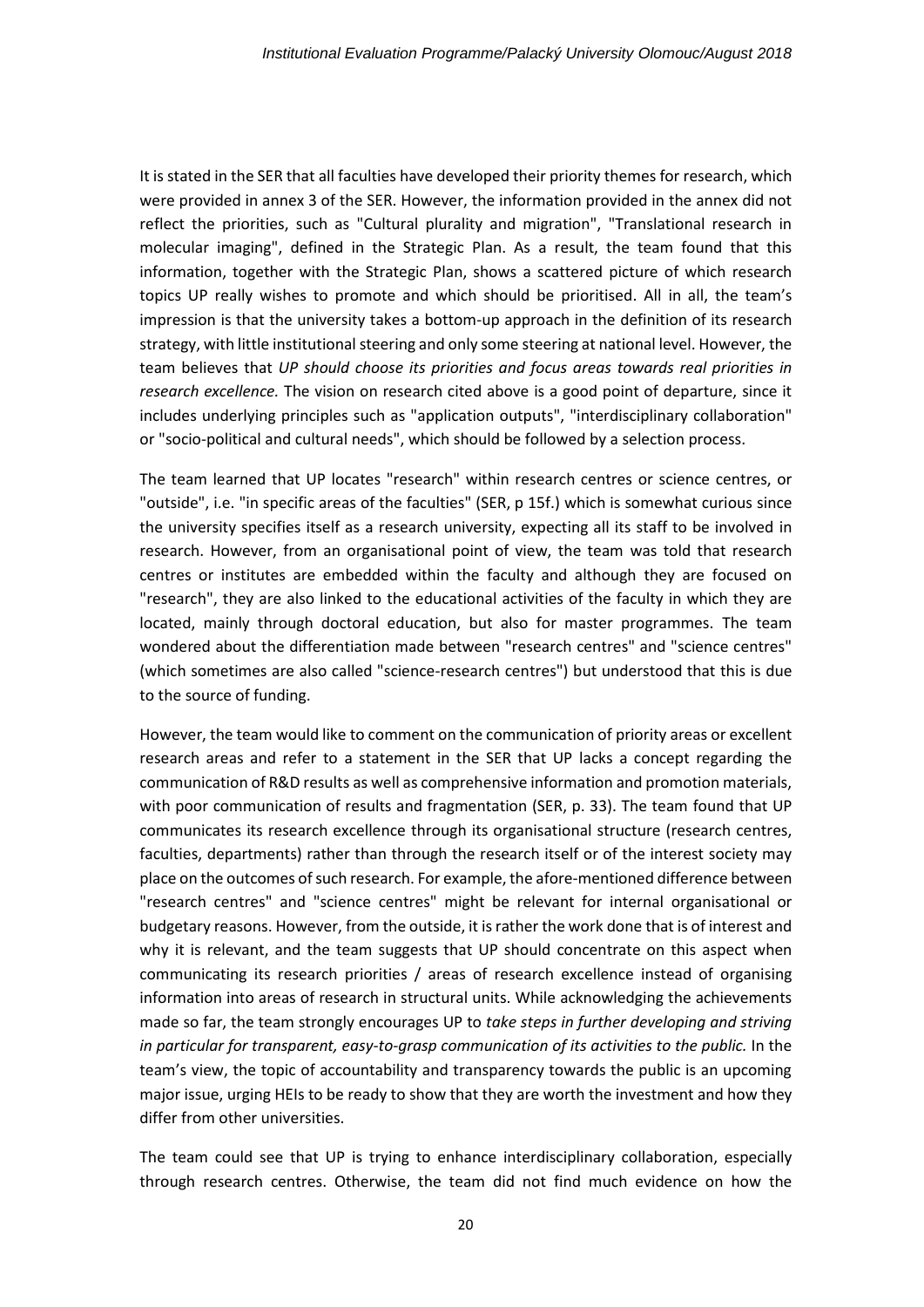university really wants to achieve more interdisciplinary collaboration. Regarding this, UP states that "the wide range of scholarly disciplines, typical of UP, encourages interdisciplinary research and forms the basis for outstanding results of basic research" (SER, p. 15). While it is true that a range of disciplines is a precondition for interdisciplinary collaboration, the team would like to add that their mere existence does not automatically lead to interdisciplinary collaboration - especially considering the size of UP, its location in several buildings and that it operates on a decentralised governance model. Instead of relying on the hope that interdisciplinary cooperation will be automatic, the team believes that UP should *consider developing mechanisms to drive interdisciplinary and collaborative research in a more generalised manner, build teams, scale up and catalyse.* In particular, the team sees unused potential within and between faculties, where atomised research efforts could be collected. In this sense, the hierarchical structure of the organisation (faculties and departments) does not help, nor does positioning interdisciplinary research or achieving global societal goals, which emphasises the need for transversal programmes for research that encompass several structures in common goals and specific funding and governance.

As mentioned, UP has recently introduced some changes at central level to the competences of leadership involved in management of research. This change was mainly made due to UP's low success and participation rate in Horizon 2020 projects and now the Vice-Rector for Science and Research is responsible for research funding and assessment from Czech funds, overseeing the above-mentioned UP Grant Council (also "Coordination Council") and the University Press Editorial Committee. The Vice-Rector for Strategy of Science and Research concentrates on European research funding and is responsible for the knowledge and technology transfer and supervises the activities of the Science and Technology Park of UP.

Several of the bodies, management positions and offices at the central level have their counterparts in the faculties, resulting in "central units of the faculty" versus "departments", "institutes" or other faculty establishments such as "research centres". For example, the Faculty of Science has among its several "central offices" both a Research Office and a Project Management Office to support the work of the departments and research centres. Similarly, the Faculty of Physical Culture has a Science and Research Office and a Project Management and Development Office. Within research centres, this division of work can go even further, again with the same split between research departments and a management section comprising sub-units, for example a department of education and HR, a department for knowledge transfer etc. Although communication between the offices at the central university level and those at the level of faculties are supposedly functional, the team would like to question again the approach of having service units with central functionalities repeated at all levels, especially in view of the efficiency and effectiveness of support for research. Hence, *UP should consider the integration / centralisation of its research management, especially in relation to support services, to scale up resources and good practice.* 

In the team's view, many of the weaknesses mentioned in the SWOT analysis and in the SER are linked to the absence of a dedicated research manager at the university level (for example, SWOT, section 12, 13 and 16). The team observed a rather passive research management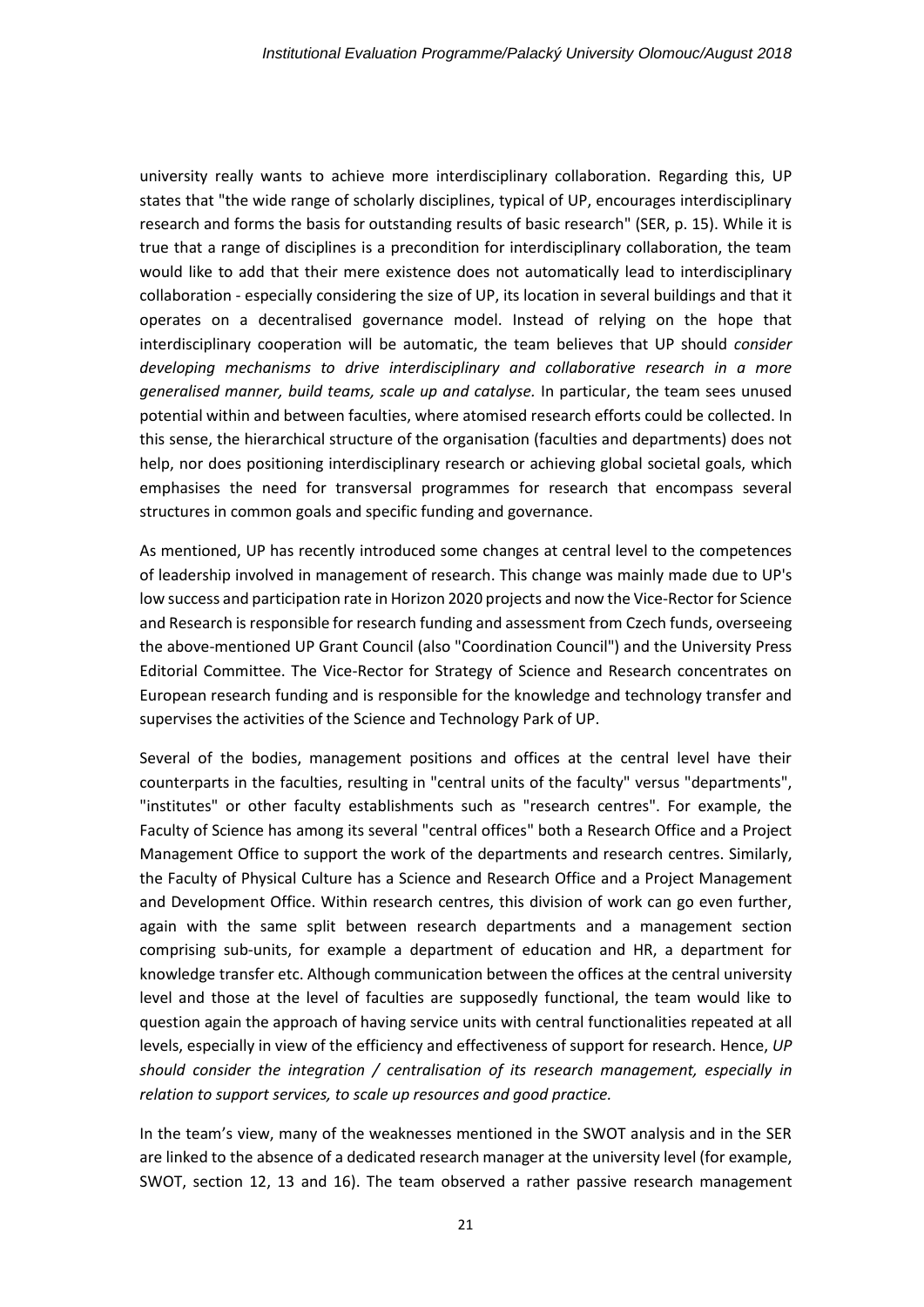approach, which was service oriented, bottom-up and with little institutional steering. The result is that many people, positions and offices are involved at several levels. A "proactive research management", whereby a "master mind" concerned with the weaknesses and threats and who would eventually hold responsibility for enhancing research at UP, would be important. The team therefore recommends UP to *develop a proactive research management, led by one research manager.* This person would have subsidiary offices to run daily needs and routine operations, but also other offices to look into new areas, novel approaches, highpotential initiatives and comparative advantage zones, and would also take care of horizontal aspects such as open science, gender, or bioethics. The team also felt that UP should *benchmark with international institutions, using its international network to learn from others.*

Following up on what has already been said in chapter 2, the team would like to add a specific comment on the research budget. Research-intensive universities closely follow variations in their research budget. This is especially true regarding the amount of and balance between non-competitive government allocations, competitive national research funds and international research funds which are monitored to introduce supporting strategies in due time. UP funding has been plotted as in fig 2.



The team is not aware of any discussion on how satisfying or threatening these variations are, whether UP needs drastic changes or slow improvements, or who is responsible for evaluating such balances between different income sources. Therefore, the team thinks that it is advisable for UP to *follow research income, to analyse the trends in the past and formulate expectations for the near future to improve institutional research policies.* 

Regarding support mechanisms for academic staff development, reference in the SER is first made to the habilitation, supported through research internships abroad, participating in conferences and support for research activities. Furthermore, UP provides support to young academics and doctoral students through the participation in projects led by highly experienced academics or through project funding for the support of student projects (master and doctoral level), covering costs for conference participation, study trips, literature and technical equipment as well as costs for publishing monographs. UP has also launched a Junior Grant for researchers, to enable them to develop their own scientific programme, to set up their own group and laboratories, or have international postdoctoral experience. The grant is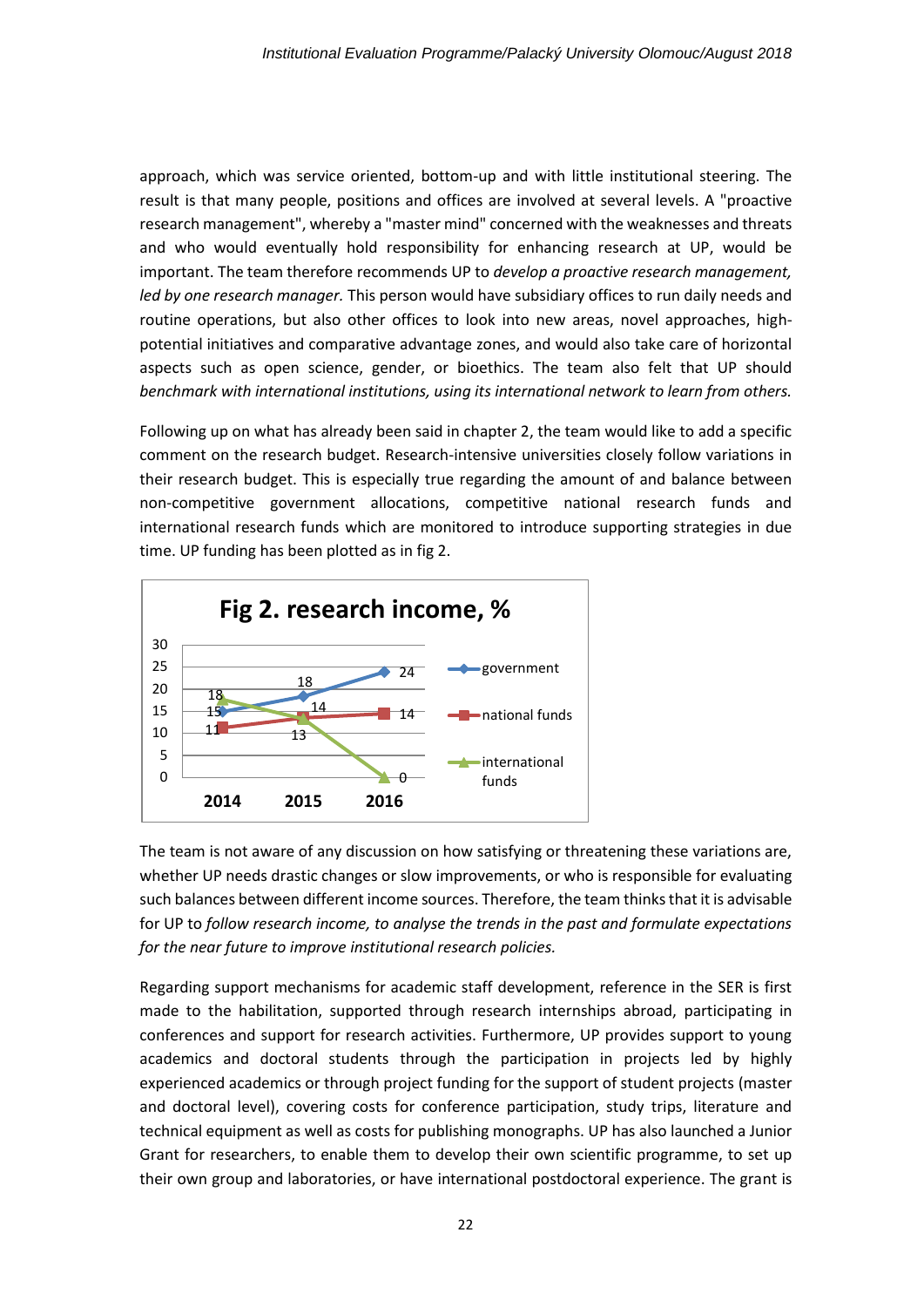awarded based on an open competition, in three broad areas (natural sciences, mathematics and informatics; medical sciences and biomedicine; humanities and social sciences) and worth 40 000 - 160 000 EUR per year based. The team finds this to be a very good example for UP's efforts to support researchers in their development. UP has also set up several prizes to acknowledge achievements in research, for example, the Rector's prize for outstanding monographs, the Dean's prize for excellent publications or some prizes awarded by specific faculties such as the Dean's prize for professional development at the Faculty of Medicine and Dentistry.

The team is very positive with regard to the emphasis UP puts on support mechanisms for younger staff and was pleased to see that the university leadership is aware of the necessity to provide the best framework conditions to its staff so that they can carry out excellent research. The team saw that UP is taking first steps regarding digitization in research and encourages UP to continue in this direction. For example, the Strategic Plan mentions a project to create infrastructure for the development of digital humanities. Another example is the training portfolio provided by the UP library, including not only the "classical" sessions on how to search and use databases, but also on citation software and open access to trainings to explain review processes.

At the same time, there is still room for improvement, in particular regarding doctoral studies. This is an area where UP itself identified the "gravest shortcomings", explained in the SER to be a result of the ambiguously defined competences among vice-rectors, since doctoral studies concern both education and research, and clearly doctoral studies were not among the competences of any of the vice-rectors. Meanwhile, the Vice-Rector for Organisation and Development has been charged with doctoral studies. The team however feels that doctoral studies form an integral part of research and suggests that UP should *address PhD training in research.*

The team was surprised by the high number of PhD programmes offered at UP and the rationale remained unclear to the team. According to the annual report 2016, out of its 332 study programmes, 167 are PhD programmes, of which 89 can be studied full-time and 78 in combined mode. However, the student enrolment and graduate data showed "only" 63 PhD programmes – the largest shares of which are at the Faculty of Arts (16) and the Faculty of Medicine and Dentistry (25), on which one staff member commented "a PhD programme for almost every organ". Additional data showed that 141 PhD candidates graduated in 2016, which the team found very little given the overall number of doctoral students enrolled (1 717 in 2016, and 1 591 in 2017). This will be taken up in the next chapter.

The team was under the impression that the situation of doctoral students varies greatly between the faculties in terms of funding, supervision, level of engagement in the faculty and opportunities to communicate with other researchers, including PhD students. From discussions with doctoral students, the team learned that doctoral studies are mainly anchored within the faculties and sometimes even within departments, and from their perspective, mechanisms to see and learn from each other would be much appreciated, for example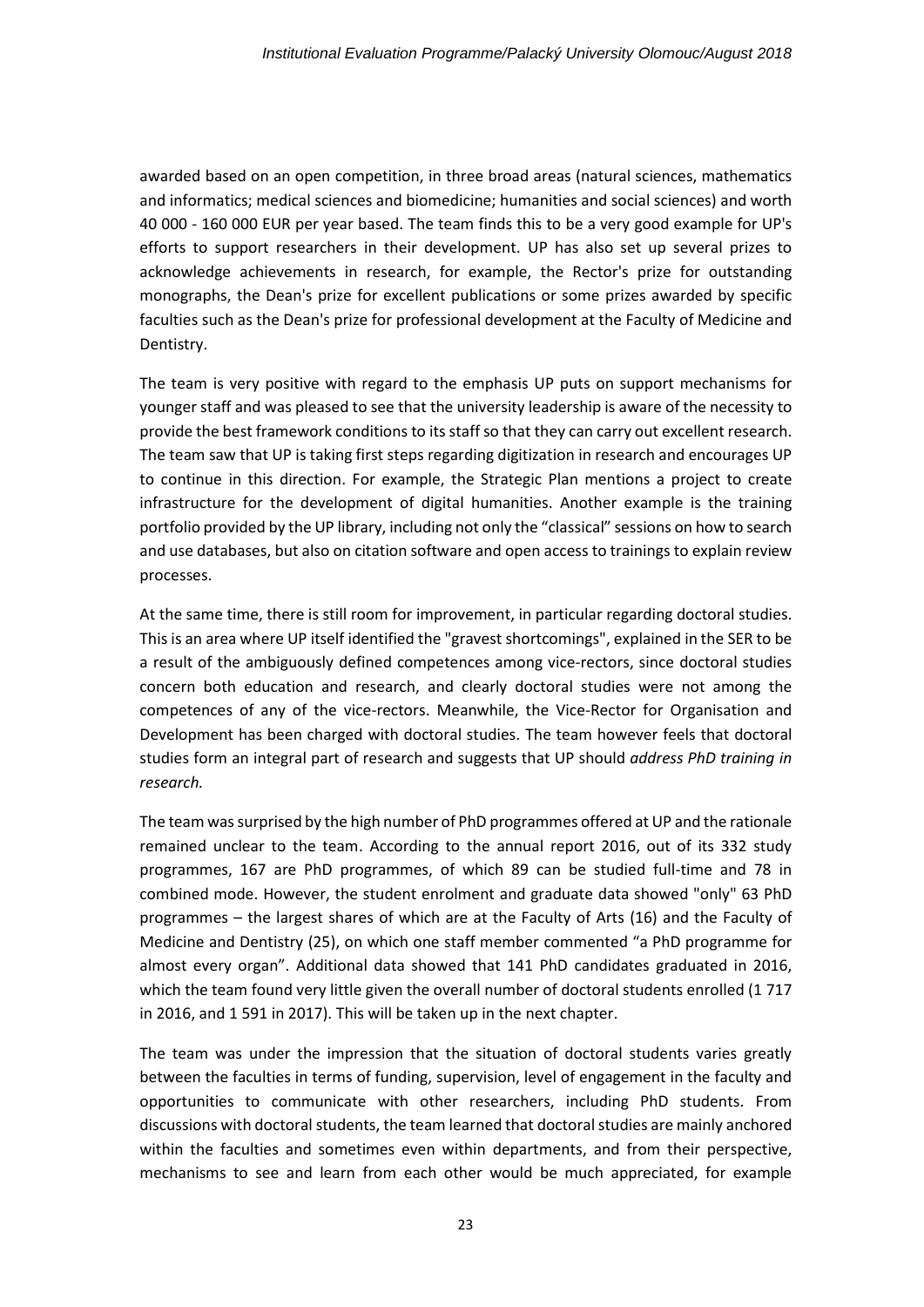through more general courses across faculties or the university. The team was told that doctoral students who are employed by UP share offices but are bound to the period of their contract and thus, bound to the unit, therefore not providing the opportunity to meet PhD students from other units. Students would also appreciate more guidance on job opportunities once they have graduated.

The team saw that there are good examples for doctoral education at some faculties, including a "cotutelle" model, mainly in the Faculty of Arts and the Faculty of Science. However, the overall picture is that UP does not provide a community for its doctoral students, neither is it being explored or even discovered as a way to enhance interdisciplinary collaboration. As the team sees it, doctoral education is a field where UP should take the opportunity of developing research and human resources in a more generalised, coordinated manner. In view of the graduation rate versus enrolled doctoral students and, given the varying support for students in the different faculties in terms of funding and guidance, this also suggests that action should be taken in this area. The team *recommends making doctoral education a central topic at UP, and creating a community for PhD students, for example, by setting up a Doctoral School with clear rules, joint supervision, research training etc.).* UP could consult the activities of the EUA Council for Doctoral Education for inspiration, for example through publications gathering best practice all over Europe. The 2016 publication "Taking Salzburg Forward: Implementation and new challenges" could serve as a helpful starting point to work on doctoral education at UP, since it highlights the most important aspects and issues of which universities should be aware and tend towards today, as for example the case of digitization.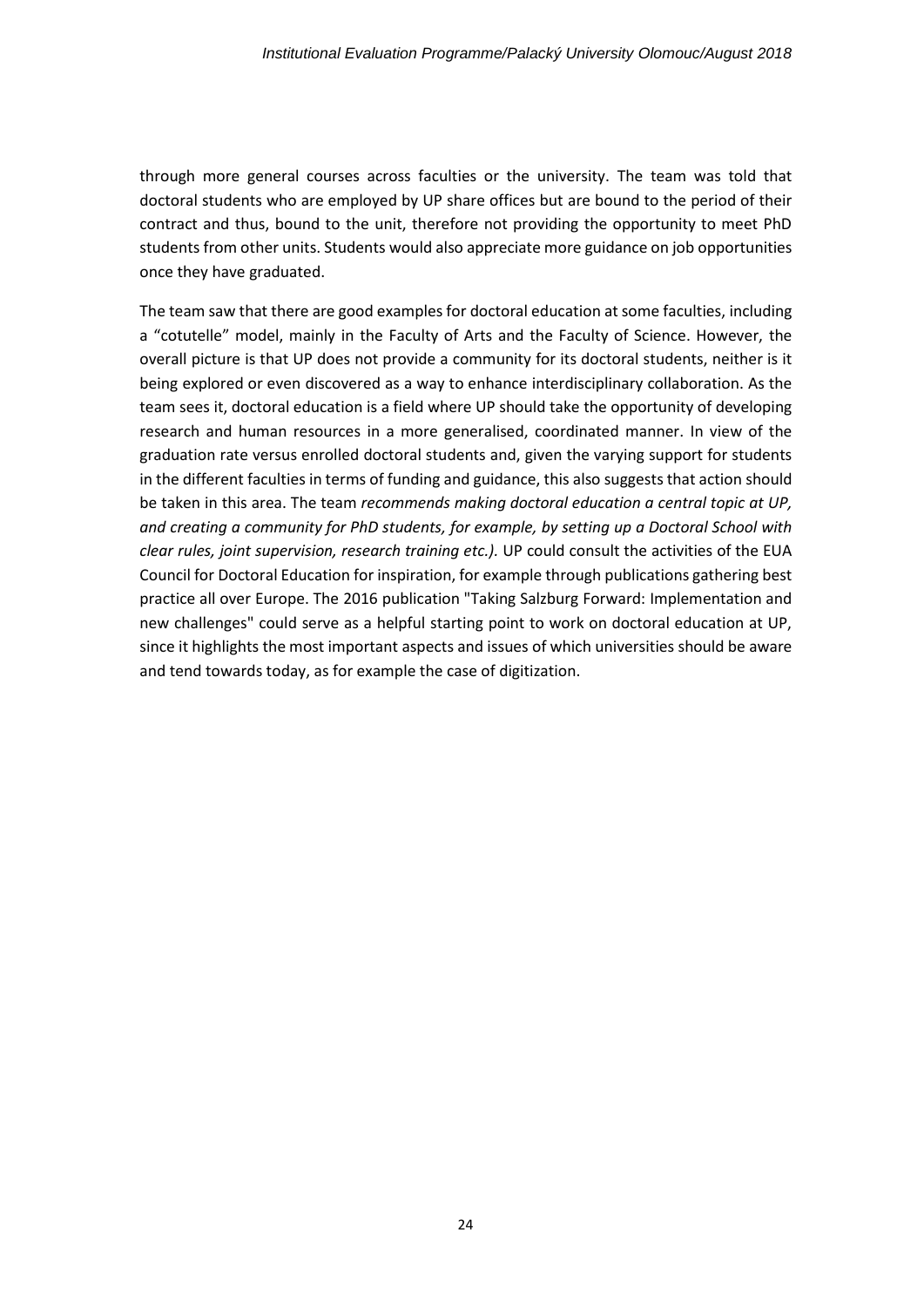## **5. Teaching and learning**

The university's vision related to Teaching and Learning is to "provide its students with toplevel knowledge and experience of its teachers and research workers in order to enable them to acquire and apply the findings of the entire field of study of their choice and transform them into new possibilities for themselves, their community and the entire world." Furthermore, as can be seen in chapter 3, the strategy outlines the establishment of "a new system for efficient quality monitoring and improvement in the field of education with the aim of achieving institutional accreditation". The vision also makes clear that UP aims to be an inclusive university, focusing on equal conditions for all students, and in particular for those with specific educational needs or from socially or ethnically disadvantaged backgrounds. At the same time, UP wants to provide systematic support to talented and outstanding students, and to work systematically on reducing the drop-out rates.

UP has dedicated one objective to "high-quality study and education", covering nine "tools" which concentrate greatly on curriculum design:

- more practical training and internships backed by a central administration and contract management with partners;
- further development of LLL programmes;
- analysis of duplicate degree programmes and fields of study and decision on continuation;
- development of fields of studies related to fields of research excellence in master and doctoral programmes;
- development of fields of study which are unique or rare in the Czech Republic but needed socially or with permanent demand from the labour market;
- more involvement of students from master and doctoral students in research activities;
- further development of advice and support for students with special needs;
- development of summer schools and workshops.

The team met satisfied students, who are proud of their university, as well as faculty members with individual self-esteem and academic pride. As mentioned earlier, many buildings have been renovated or newly built, making the study environment very pleasant. The team observed close links between students and staff and commends the UP for the open and supportive atmosphere among students with both academic and administrative staff. The overall ratio between student and academic staff is around 16:1 and thus, very good; across faculties, the ratio is between 8:1 and 28:1. The university has an online system with all relevant information on study programmes in place (STAG), through which the whole study process is managed. Being a public university, the study programmes of UP, if delivered in Czech, are free – whereas programmes provided in foreign languages raise tuition fees which are set in the constitution, varying between 750 and 11 800 EUR per academic year, but the majority of programmes range from between 1 000 and 4 000 EUR.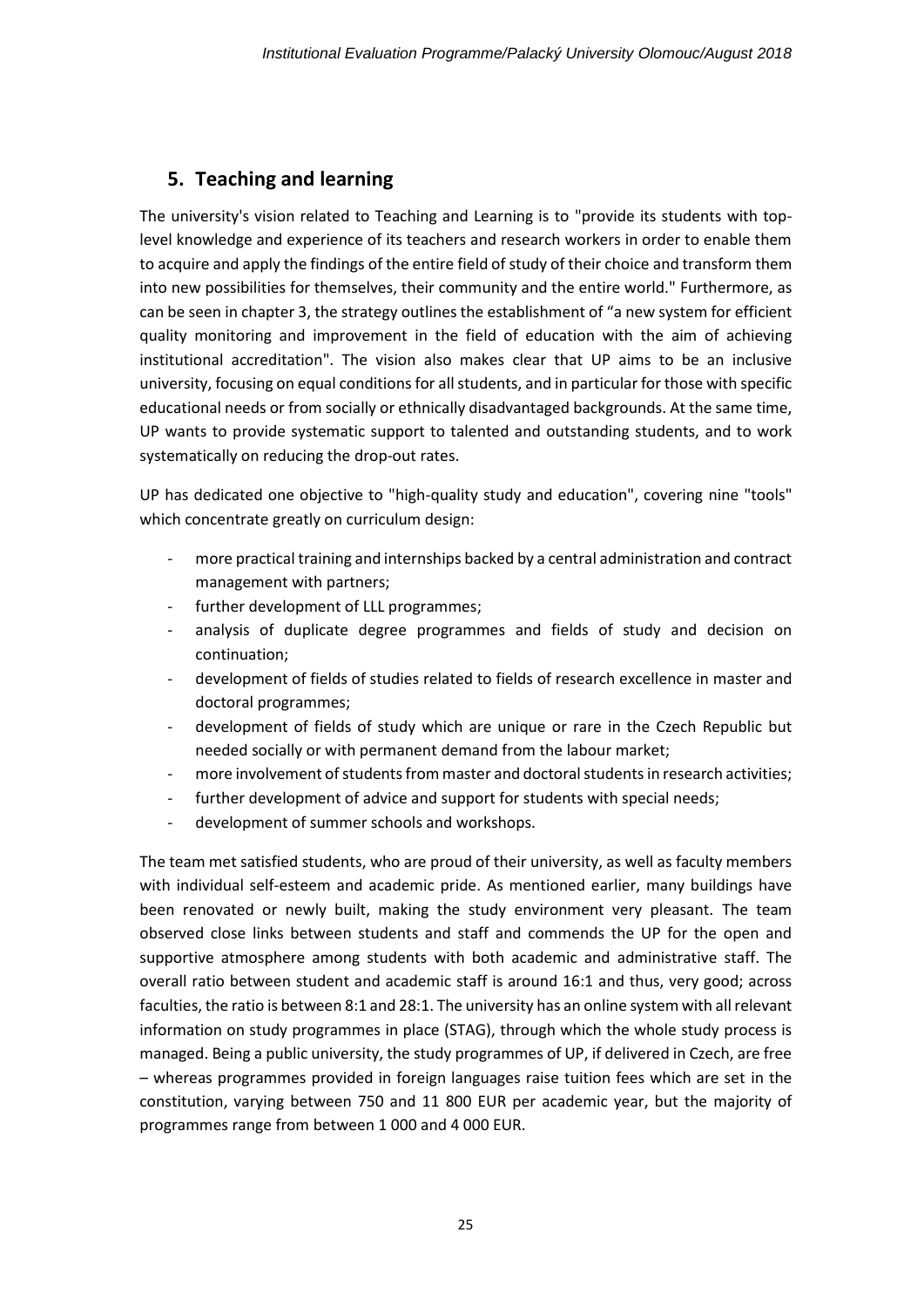Overall, the team congratulates the university for the services and resources it provides to its students, including a range of services and support for students with special needs. The team was particularly pleased by the efforts made by the library and the IT services to secure good support to students. It is also important to mention the generally very good opening hours of the UP library, which even provides a space to study that is open 24 hours/day. This is very popular among students, some of whom suggested that this space could be expanded. The team was impressed by the attitude and professionalism of the library and IT services and although this has already been mentioned in relation to research, the team would like to repeat here that it was pleased to see that UP is taking steps to provide the best framework conditions in relation to the digitization of education.

The team was pleased to note that UP places much emphasis on research contributing to the contents of study programmes, as well as on providing opportunities for students to participate in research by various means. This is possible at all levels, not only for doctoral students, and the team found several components that illustrated this aspect in the SER and during the site visits.

The numbers given in the SER and in the annual report for 2016 suggest the existence of 332 study programmes in all (67 bachelor, 21 master, 77 continuing master, 167 PhD), but actually adding the same study programmes in different modes of study (full-time or distance/combined studies, which is a particularity in the Czech Republic to combine full-time mode and distance towards "combined mode"). If counting only programme numbers in fulltime mode, the number is 200 study programmes. In a different document with numbers on students enrolled and graduates per programme, the existence of 152 study programmes (41 bachelor, 7 master, 41 continuing master, 63 PhD) is noted. The annual report 2016 puts forward an even higher number, that in addition to the 332 study programmes, there are 84 programmes in foreign languages – or an additional 53 programmes, if only counting those in full-time mode (annual report 2016, p. 21). Overall, the numbers of programmes as such and the rationale of why there are so many programmes remained unclear to the team. On posing the question during the site visits, one answer was that sometimes programmes from one faculty are duplicated with another for opportunistic reasons, which indicates little central guidance.

The team recommends UP to *take the institutional accreditation as an opportunity to reduce the number of study programmes, to integrate existing programmes, also in the sense of innovating them.* In view of the Strategic Plan, the team could see clearly that UP has already identified institutional accreditation as a means of reviewing its programme portfolio. In this context, UP mentions explicitly the need for more cooperation between faculties. Since the driving argument is that of efficiency, the team would like to add that greater cooperation between faculties would also be helpful for innovative study programme design in terms of content, if this is not driven by a discipline perspective, but with emerging research topics or new job profiles in mind. The team was pleased to note that among the actions to reach the objective "high quality study and education" is to have more practical training included in curricula and that the university has already defined the development of a central system for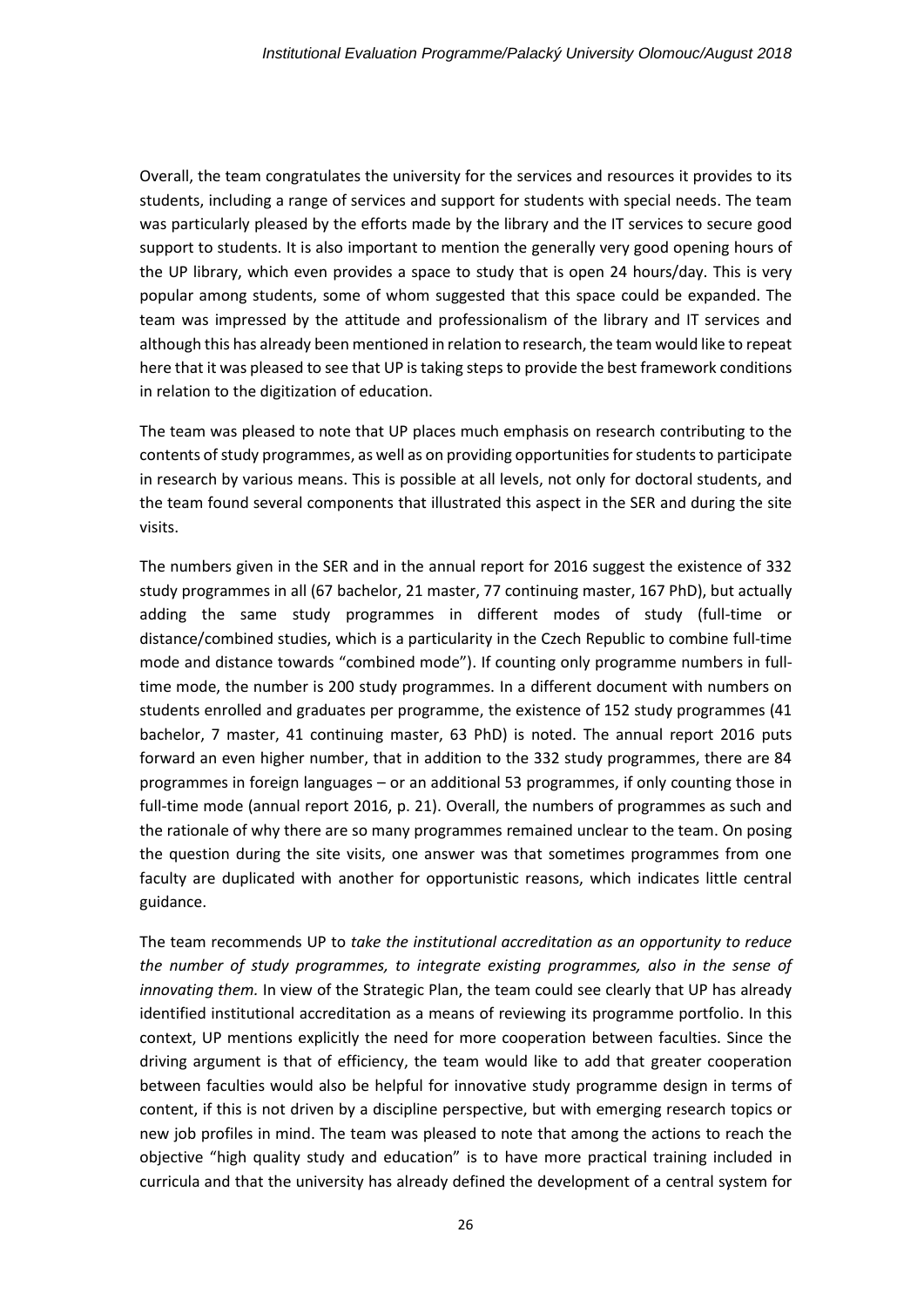the administration of practical trainings including contractual relationships. From the report it was evident to the team that UP is monitoring the employability of its graduates and is making efforts to enhance their employability – not only through curricula, but also in providing career development services to its students as well as an alumni club, which the team applauds.

In reviewing and innovating curricula, the team further encourages the university to *provide students with a maximum amount and a broader variety of "real" elective courses in the curricula, the so-called part C.* This recommendation is based on the sample curricula provided which gave the impression that content of curricula is largely predefined with very little opportunities for students to make their own choices. From discussions with staff the team understood that in bachelor programmes, 60% of the contents are obligatory and in master programmes 40%; the rest can be used for elective and free elective courses. If the team understood correctly, the number of free electives is rather small (around 10% of the curriculum). However, the team would like to emphasise that there are apparently already opportunities for more flexibility in the curriculum. However, when this was discussed with the staff, the team understood that the free electives available to students at another faculty are not promoted by providing information or recommended by the programme guarantor or the academic staff in general, so that students can actually understand the range of opportunities and make their own selections as far as possible. Attractive and easily available depth and breadth categories to choose from would enrich the curricula.

In considering the curricula and the profile of the university, the team wondered whether UP had ever considered skills related to IT and digitization more prominently for a variety of curricula, since this is an important aspect in many areas. One question, for example, could be if the project on Digital Humanities mentioned in the Strategic Plan would also feed back into curricula within the Faculty of Arts.

Attention was drawn to the high drop-out rate which accounts for 49% at bachelor and 29% at master levels. When this was raised in discussions with staff, one explanation given to the team was that students change from one programme to another. If that is the case, one option could be to give students more flexibility in switching from one programme to another to ensure that any credits are not lost and that UP might make maximum use of the C-courses. Although the Strategic Plan states that UP wants to address this, the team could not identify information in the plan on how the institution intends to do so. Within the sample annual plans provided to the team, the plans of one faculty show that reasons are studied, but the outcomes are left open, suggesting keeping drop-out low through a high demand of study programmes. While acknowledging the efforts of one faculty, the team thinks that this topic should be addressed in a more centralised and systematic manner, as the strategy suggests.

Based on two sample programmes provided, the team could see that learning outcomes per se are available, although the level of achievement through the appropriate choice of verb (Bloom's taxonomy) is lacking and should be improved with a clearly itemised list. It was not clear to the team whether there is a scheme showing how the learning outcomes will be achieved and through which activities. Nor was it clear to the team if the university has an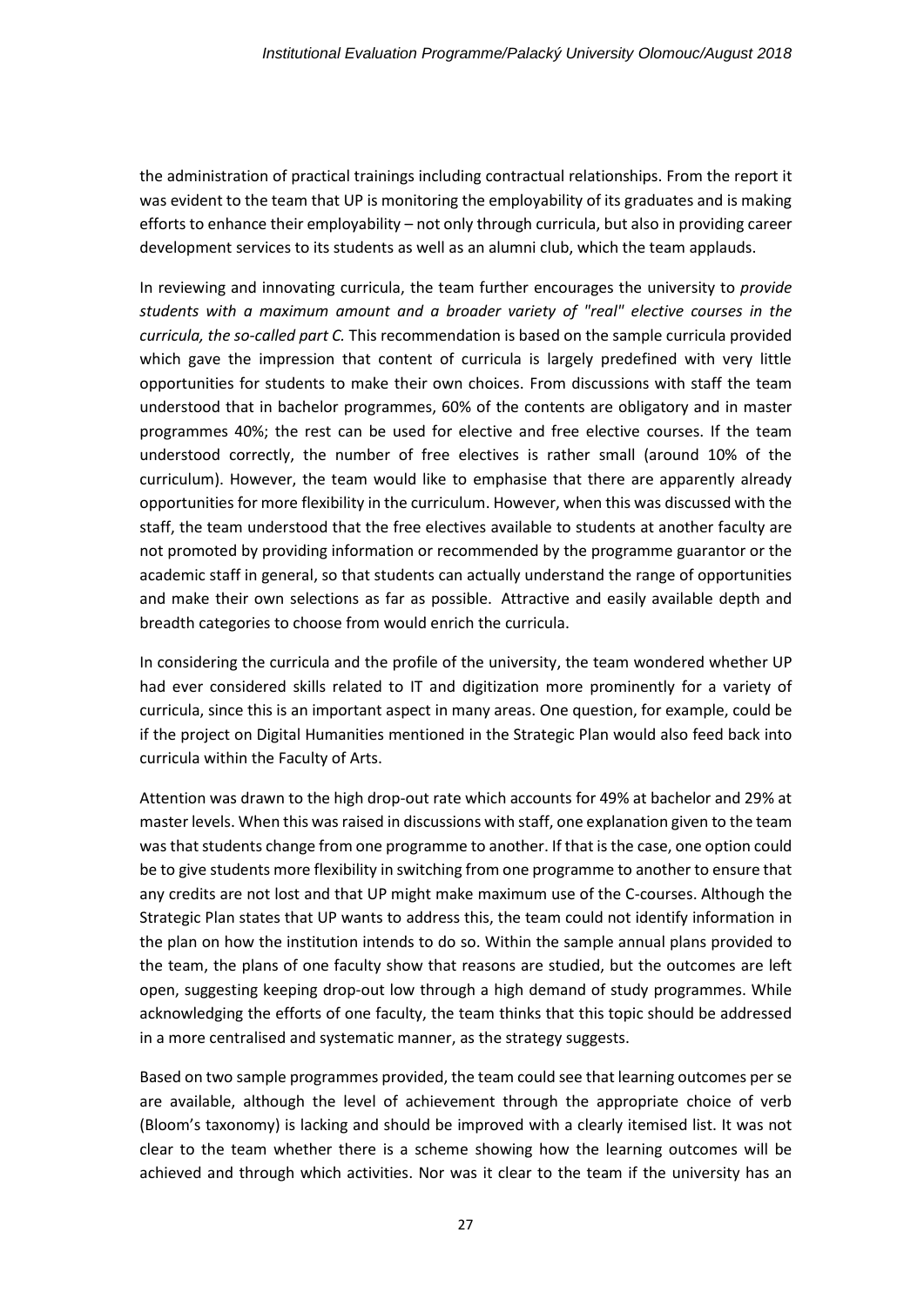assessment scheme, in particular at the programme level. How would the institution be able to check that transferable skills, which are not bound to a certain subject, are developed throughout the journey? Is it the programme guarantor who oversees this? How is this assessed? The development of a matrix could help (rows listing learning outcomes, and columns describing various assessment schemes, when/by whom/ how it will be carried out). The team also noted that in the samples given, there was no information on ECTS. While being aware that these considerations are based on very limited evidence, the team suggests that UP *takes a closer look at the assessment of learning outcomes at programme level.*

The team was not sure how UP acts as an institution to *promote innovative approaches in teaching and learning.* The team learned that there are, for example, offers for working with students with special needs, but are there staff training activities regarding higher education didactics available and used? The Strategic Plan states under the first objective that state-ofthe-art teaching methods using ICT should be supported through the innovation of degree programmes, which the team finds commendable. However, the team suggests that UP *facilitates this process by providing adequate support for teaching staff to develop these skills, to link the development of innovative approaches with resources for staff development.* In the team's view, this should be support provided at central level, from which all staff members can benefit.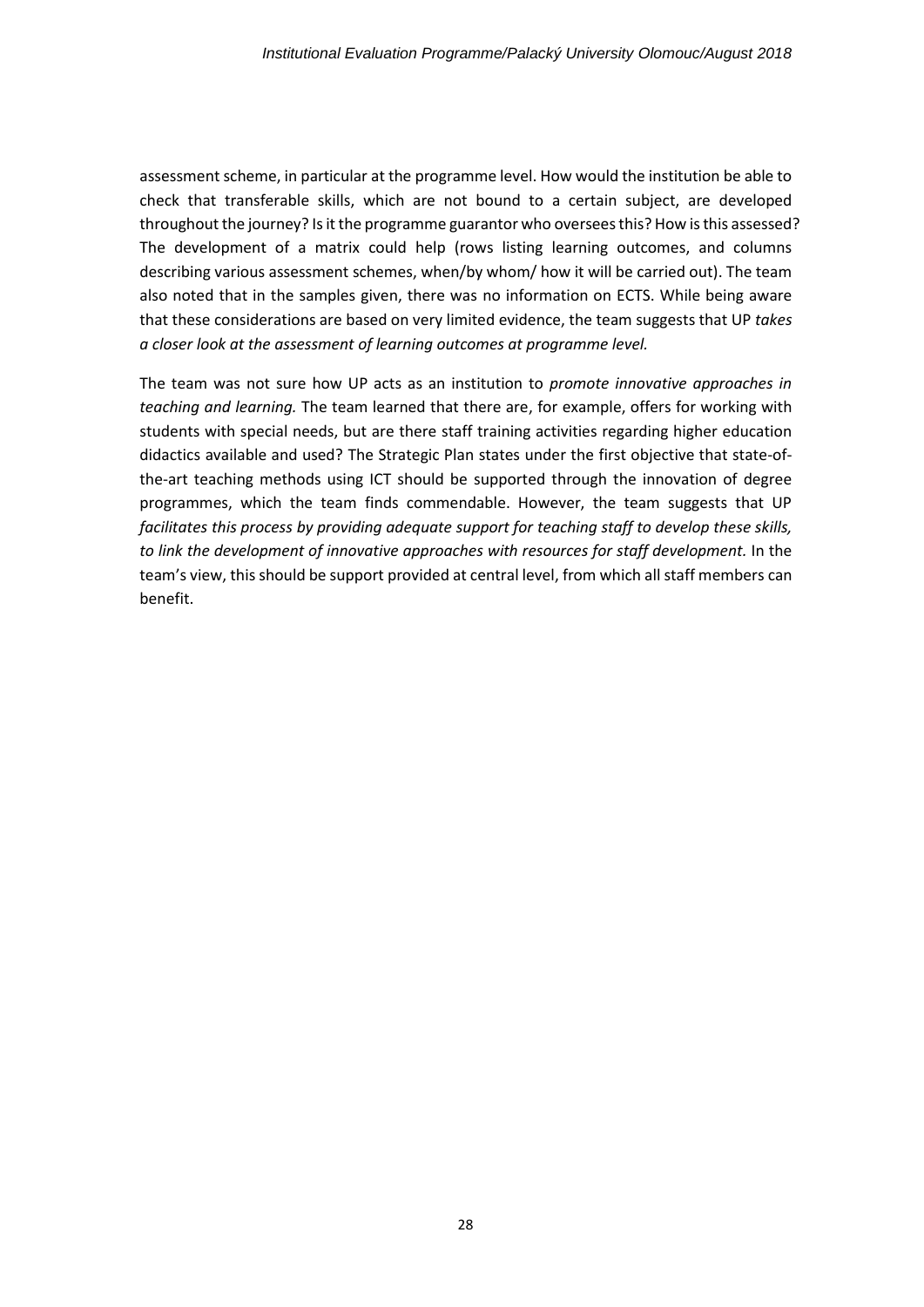### **6. Service to society**

It is not very clear to the team how UP actually understands service to society. The Strategic Plan of UP mentions it in its overall mission as "Third role of the University", a set of activities in the field of cultural events, social life and healthy lifestyle; to create conditions for the development of creative industry and to increase public awareness of scholarly, research and creative activities through new educational opportunities. In addition to that, the SER also includes activities around the "public role" of the university, which the team also understood as relevant to the university's understanding to Service to Society. This role is realised through participation in several committees for strategic development of the city and the region, such as the Regional Innovation Strategy for Smart Specialisation, the Olomouc Integrated Territorial Investments strategy and in the OK4Inovace, a consortium of legal entities founded in 2011 to implement the Regional Innovation Strategy of the Olomouc Region. In addition to that, the public role also includes cooperation projects with local institutions and businesses in the field of pre-application research and long-term inter-departmental cooperation, as well as through the promotion of Olomouc being a university city, stimulating cooperation between UP and the city of Olomouc, or, last but not least, cooperation with the Olomouc Teaching Hospital or the Academia Film Olomouc Festival. In discussions with staff, some stated that a central service to society consists in the delivery of high quality education and research. The team recommends that UP *reflects on UP's service to society policy in the form of a short and concise statement. It needs to be documented what the relevant components of service to society for UP (social awareness and contributions (free services), technology & knowledge transfer (paid), facility management (rent, lab service, paid), life-long learning (paid)) are, and how organisation mechanisms, strategies and enhancement frameworks related to these are formulated and managed.*

Leaving this point aside, the team saw UP as a university with high ambitionsto influence public policy and debate and with a rich set of activities where the university engages with its surroundings, mainly acting in a "third role". The team was impressed by the wide range of events UP runs itself or is involved in to promote the popularisation of science among the public, but also to influence with its knowledge on society. The most prominent activities are the children's university and the programmes of lifelong learning and continuing education, including the University of Third Age (U3A). Other activities include the Fort of Science and the yearly film festival "Academia Film Olomouc". The SER gives evidence of a large variety of activities engaging with schools, i.e. the Green Camp, Natural Science and Mathematical Kangaroo, European Space Agency events, mock courses, and examples of charity work or activities for talented school students to participate in research projects. Also mentioned are offers to learn languages, which are also open for the public and widely used.

As the team understands, many of these offers are either free of charge or generate only small amounts of income, which brings the team back to an observation made on the general income of the university. UP generates only 1% of its income from knowledge transfer, which includes the lifelong learning programmes as well as contractual research which could also be seen as a form of service for society. The team therefore suggests to *capitalise more on the activities of*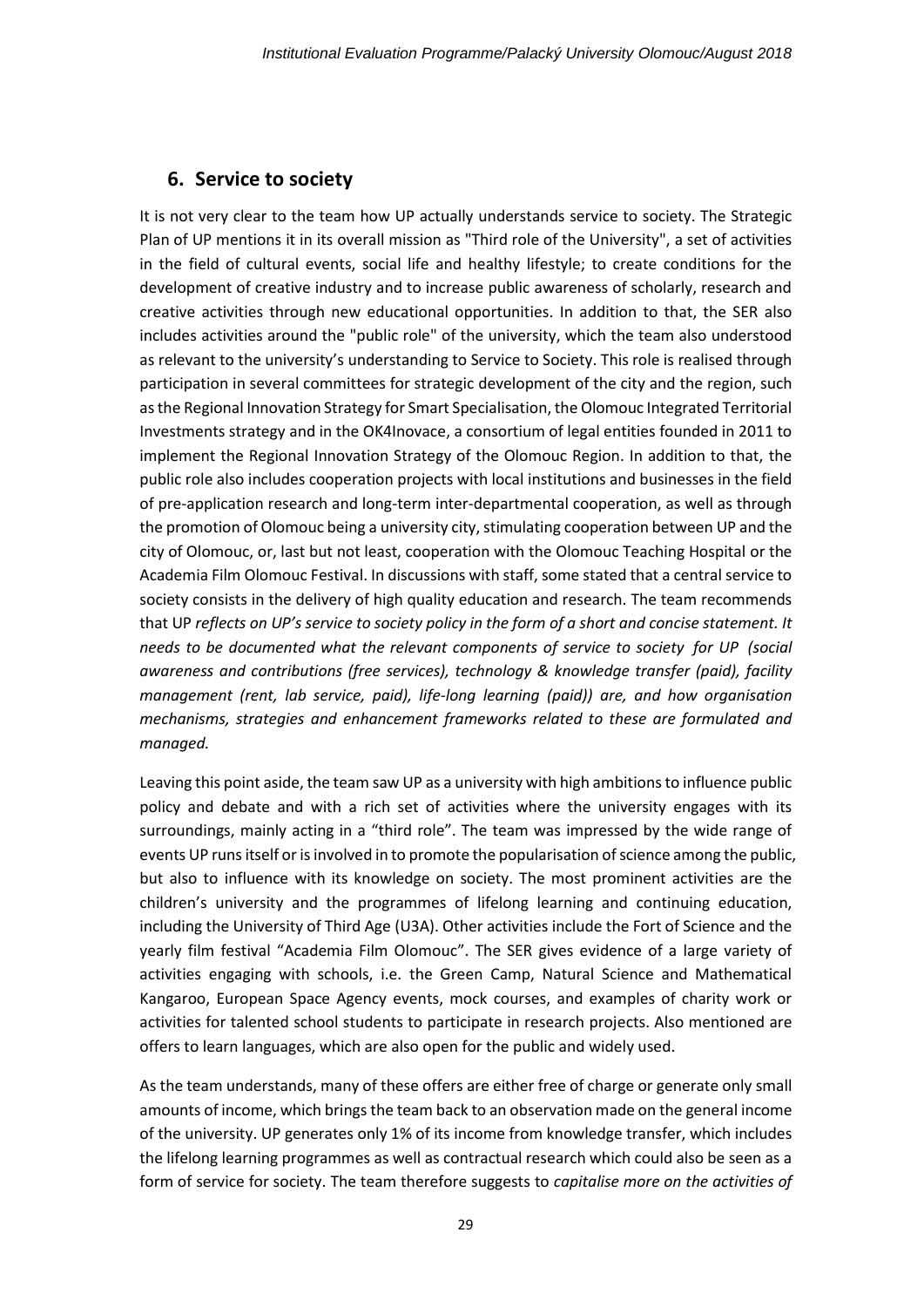### *the university, and to make an effort to evaluate and measure (capitalise) the social impact of the university as a method to track the evolution of its Science to Society services.*

This is even more true since the team observed that UP is well aware of the variety of its stakeholders and has established a broad network and good relationships with them. In particular, the team noted that UP is taking steps to enhance its work with alumni and in doing so, it plans to include its "foreign alumni" as well, which the team noted positively. Another interesting approach is the plan to use UP as a hub for coordinating and enhancing also the international cooperation of the city of Olomouc and the region – which to the team is evidence that UP staff and leadership are thinking about the values it can bring to its stakeholders. In the view of the team, UP could capitalise more on external stakeholders such as alumni, the Board of Trustees etc., and encourages UP to *identify the values of UP without being afraid to commercialise and capitalise more on its external stakeholders than is the case so far.* 

Overall, the team gained the impression that UP is still very much orientated towards inputoutput and for this reason the team recommends that UP *at institutional level moves its orientation towards outcome and impact. In particular, the team thinks that UP should undertake more efforts to promote knowledge and technology transfer, spin-offs, contract research, and outcomes in general – teaching and learning, research outcomes.*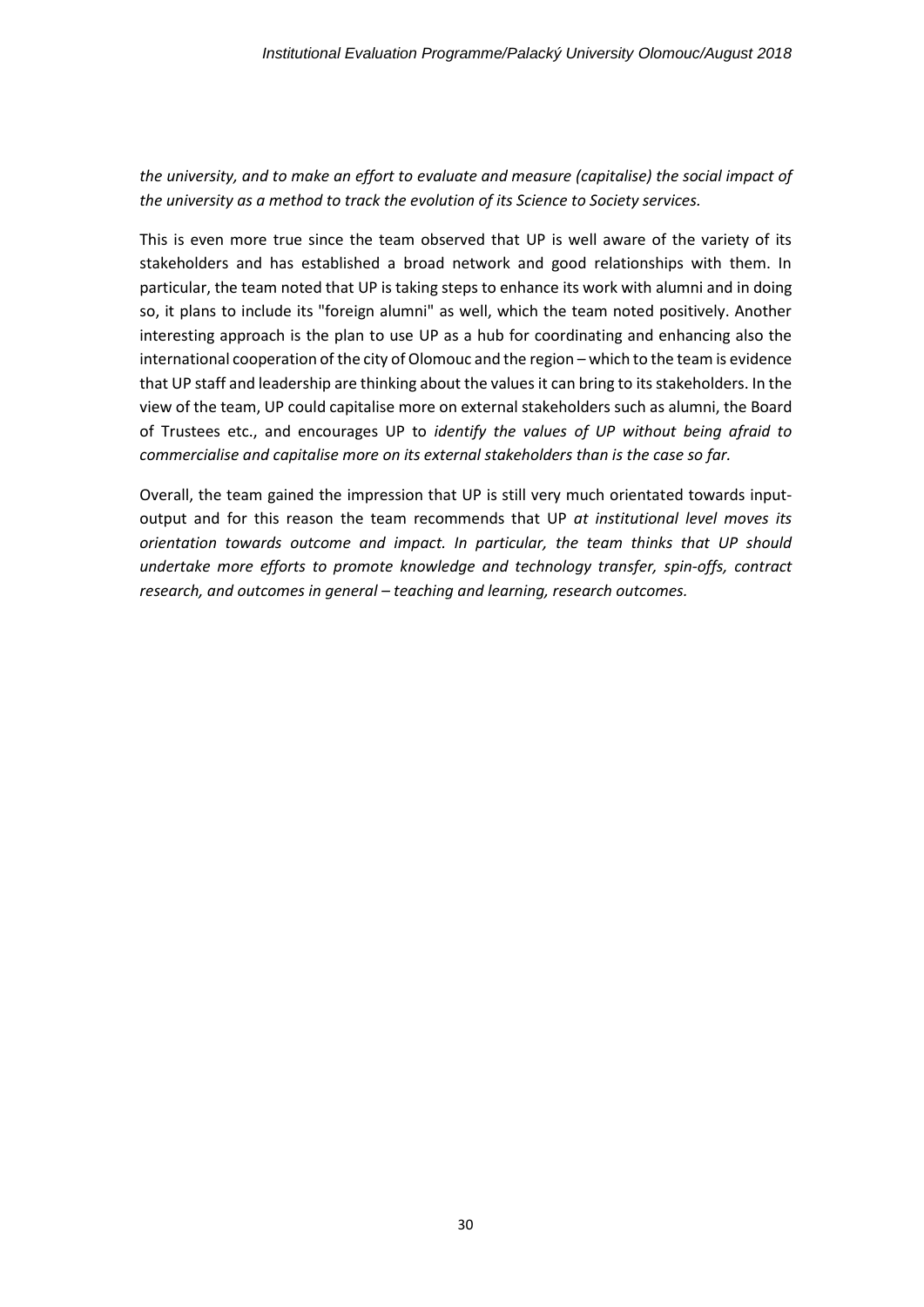## **7. Internationalisation**

For 2016-2020 the vision states that UP intends to provide systematic support for foreign students, helping them to integrate as well into the academic life at UP as into society in general. Two objectives are directly linked to internationalisation: "international study and work environment" and "internationalisation of degree programmes", but some related elements could also be found in other objectives. Internationalisation is one of the few areas where the team could find an explicitly formulated target of having more than 10% of foreign students by 2020.

The team could clearly see that Internationalisation is one of the priority areas of UP, most prominently visible in the results. As already mentioned in the previous chapter, UP has many degree programmes in foreign languages in place as well as eight double/joint degree programmes. UP also states that it seeks to expand short-term programmes and in particular summer schools which would be attractive to foreign students, where UP still sees much room for improvement and which is also included as a tool in the Strategic Plan (but not indicating goals). Regarding the language of instruction, the team noted positively that the approach here is not just a neither-nor position on programmes in a foreign language or in Czech, but that "Czech programmes" also have parts that are provided in another language. Another evidence of the good work done so far is the high percentage of staff members from abroad (11%) and the team heard that they feel well accepted and integrated at UP.

The percentage of students from abroad is also high (9.1% in 2016 and during the site visit this was already around 10%). The team however noted that the figures do not include students from Slovakia: they account for roughly 6% of the student population and are treated as extra, due to their proximity to the Czech Republic. If UP would include these students, the percentage would be over 15% of the student population, meaning that it would have already reached its aim in the Strategic Plan. The numbers of in- and outgoing staff show a tendency towards outgoing, but at the same time indicate that UP is aware of this and has improved numbers largely since 2014 both in terms of incoming staff and students.

From a management perspective, UP has a Vice-Rector for International Affairs, backed by an International Affairs Division with around 8-9 full-time staff plus extra staff working part-time, and international offices at faculty level. The team learned that the work of the International Affairs Division so far has been split in a) an office for International Affairs, which supports staff mainly in partnerships and educational projects, but does not provide project management support; and b) an office for International Strategy, to inform management backed with data on the position of the university rankings. The actual support and services for foreign staff are provided by the international offices at the faculties.

The team learned that UP is currently restructuring its service structure for international affairs and is developing a Centre for International Cooperation. The intention is to establish a comprehensive contact and communication space, the main task of which is to coordinate and cover at central level all relevant components of UP and to be in charge of the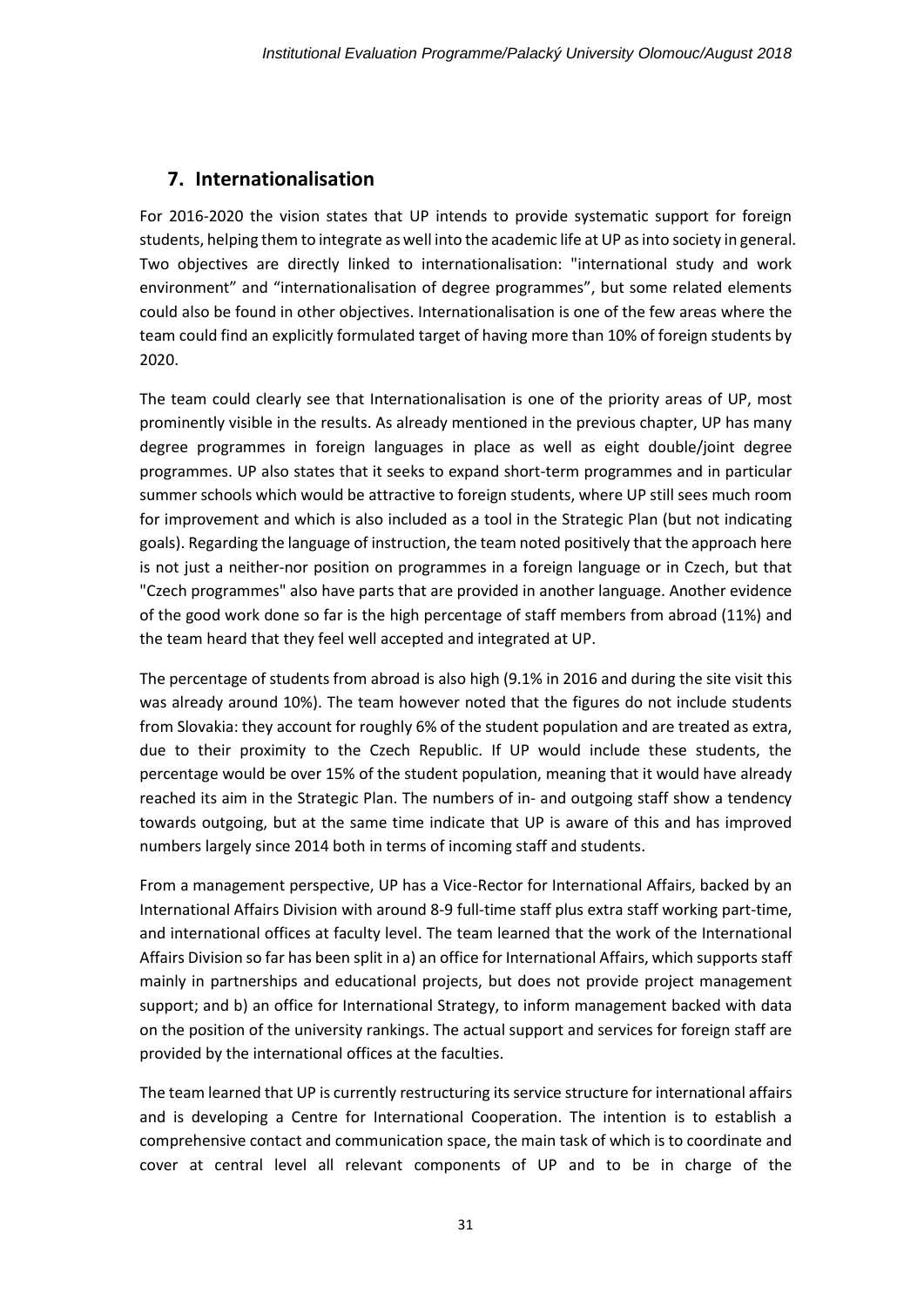internationalisation strategies, development of methodologies, and provide services to all units – in particular mobility administration, marketing, student recruitment and service for foreign UP graduates. Interestingly, the Centre also is supposed to coordinate cooperation between UP, the Region of Olomouc and the City of Olomouc and other entities regarding international activities, which the team appreciates in the overall concept. Since the centre will coordinate all relevant units, including central units and faculties, student organisations, the Confucius Institute etc., the team sees it as good example of pooling resources for the benefit of the institution as a whole. This can serve as a useful example for other areas where the team mentioned UP should integrate its activities.

With these findings in view, the team would like to pay tribute to the remarkable results UP has achieved. It was clear to the team that the university has not only developed a comprehensive idea of what internationalisation for UP entails, but that it has also the capacity to put its aspirations and plans into action. Given the university's ambitions, the team feels that in the future, UP should strive to *conceptualise internationalisation as an integral part of all major activities,* which in fact is a more thorough continuation of the activities already taking place or starting.

Another observation relates to the monitoring and analytical work on internationalisation. Based on the documents provided, the team could see that UP has good knowledge of student and staff mobility and seems in general to trace its internationalisation activities very well. However, when it comes to the presentation of data, the team observed a similar pattern as with the budget figures, that is a very detailed, somewhat fragmented way of showing results, orientated along the many different sources of funding, making it hard for the reader to grasp the general picture and trends, and especially for those coming from outside. The respective section in the annual report is here a case in point and the team did not find many targets figures. The team recommends that UP starts to *monitor and analyse systematically mobility, international students, international cooperation etc. against institutional targets and trends. In doing so, the university should overcome fragmented approaches.*

Finally, the team commends UP for the high value it gives to linguistic competences, drawing on the concept of a multilingual university, which the team found credible and well reflected in the Strategic Plan. The main activities are offers for developing language skills among staff and students and by providing all relevant information for foreign staff and students in English for their proper integration. The team understood that the main structure for developing linguistic skills is the UPlift language school based at the Faculty of Arts, providing courses to all staff and students from UP and, aside UPlift, some faculties have their own language centres. The team questioned whether the activities of small units at faculty level are an efficient way of organising language learning and recommends UP to *centralise language learning by pooling resources to make it more effective and more efficient.*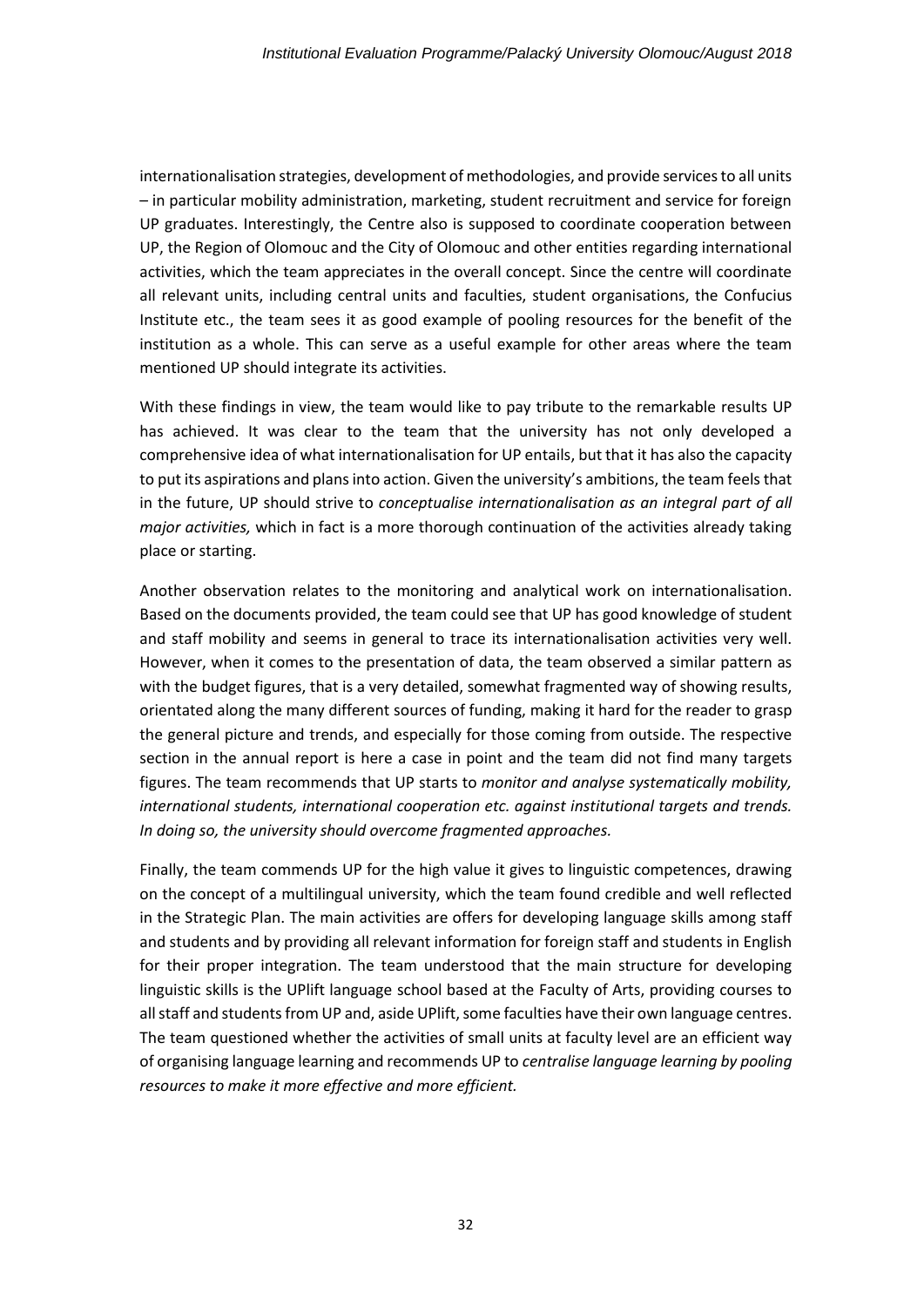## **8. Conclusion**

Many of the recommendations in this report have the same underlying topic which is centralisation / integration, also a central theme in 1998/1999. At the time, the review ended with the statement that UP "can and should become more than the sum of its seven faculties" (CRE, ibd., p. 24). The team would like to end this report by reinforcing this statement and encouraging UP to address the issue of fragmentation more actively.

The team is confident that UP has favourable conditions for this. The team met a visionary and proactive leadership with ambitions to lead a debate on the Czech higher education system, a highly qualified and dedicated academic and administrative staff, concerned with the development of the university, and it observed a collegial, constructive and open atmosphere. From discussions with deans and vice-deans, the team gained the impression that faculty leadership is open to more methodological support from the central level. The team talked to students who enjoy studying at UP with its pleasant and inspiring environment for study and work. According to the team, this provides a favourable climate for discussions about the further development of the university, which mirrors a value set in the Strategic Plan for the academic life at UP to "create a varied, ethical, intellectually lively and friendly university environment supporting critical discussion about current issues in societal development". As the team could also see, the university has been able to raise or attract young staff who are gradually stepping into leadership positions, which means that the university has managed to solve the major concern in 1999 of ageing staff.

A last comment should be made concerning the university's positioning and its ambitions to be continuously among the three best universities in the Czech Republic and among the top 500 worldwide. From discussions with staff and leadership alike, the main references related to the other top Czech universities, whereas little was said about universities abroad, as a comparison for UP. The team therefore encourages UP to identify institutions it would like to learn from, to look for excellent management approaches abroad as a source for inspiration that suits the needs and particular profile of UP. Publications from EUA regarding quality assurance or doctoral education can serve as a good starting point.

The team wishes UP luck for all its activities in the years to come and hopes that its staff and leadership continue firmly, and in the best sense with the further integration of the institution, to tap its full potential.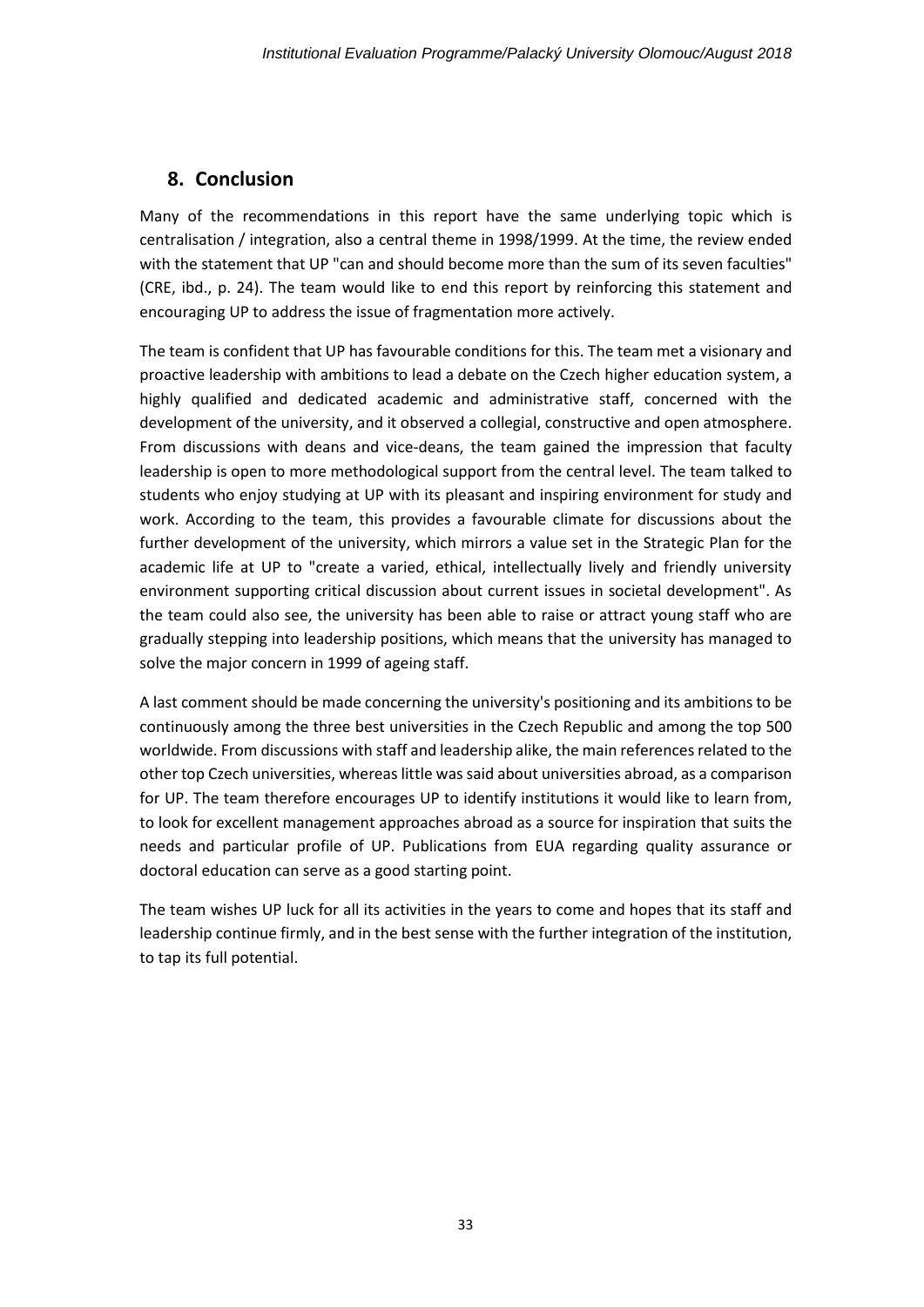### **Summary of the recommendations**

### **Governance**

- 1. Consider modifying UP's mission by moving it more towards purpose and priorities.
- 2. Improve strategic planning by setting priorities, targeting figures, timelines and persons. Make the transposition from the Strategic Plan to the faculty level more meaningful, including an overall form to follow up on the yearly action plans of the faculties.
- 3. Take more advantage of the SWOT analysis as a tool for institutional development. Shorten it substantially to a document to support the mission statements and consequently, the Strategic Plan and its implementation.
- 4. Ensure ownership of all major activities.
- 5. Improve the presentation of internal organisation through organisational charts.
- 6. Rethink the university's internal organisation towards a more managerial approach. Review the boards and offices, seeking ways to diminish their abundance. Integrate / centralise quality management, research management and strategic management as far as possible.
- 7. Identify standard categories of income streams, follow the income on this basis over the years and make multi-annual analyses. Evaluate trends and relative budget shares reflecting institutional ambitions. UP may consider using Full Cost Accounting / Activity Based Costing technique to identify its competitive advantages accurately.
- 8. Establish a student parliament.
- 9. Place even more attention on HR development and ensure that it has recognisable structures to support academic and administrative staff in their development.
- 10. Minimise the workload of academic staff members in top-leadership positions as far as possible, ideally towards full-time management positions.

### **Quality Culture**

- 11. Declare and describe clearly internal QA tools and ensure their proper integration throughout the structure of the university.
- 12. Set and incorporate the standards in all areas teaching and learning, research, service to society, governance / administration and internationalisation. For its teaching and learning standards (educational activities) in particular, the team recommends UP to base these on the Standards and Guidelines for quality assurance in the European Higher Education Area (ESG).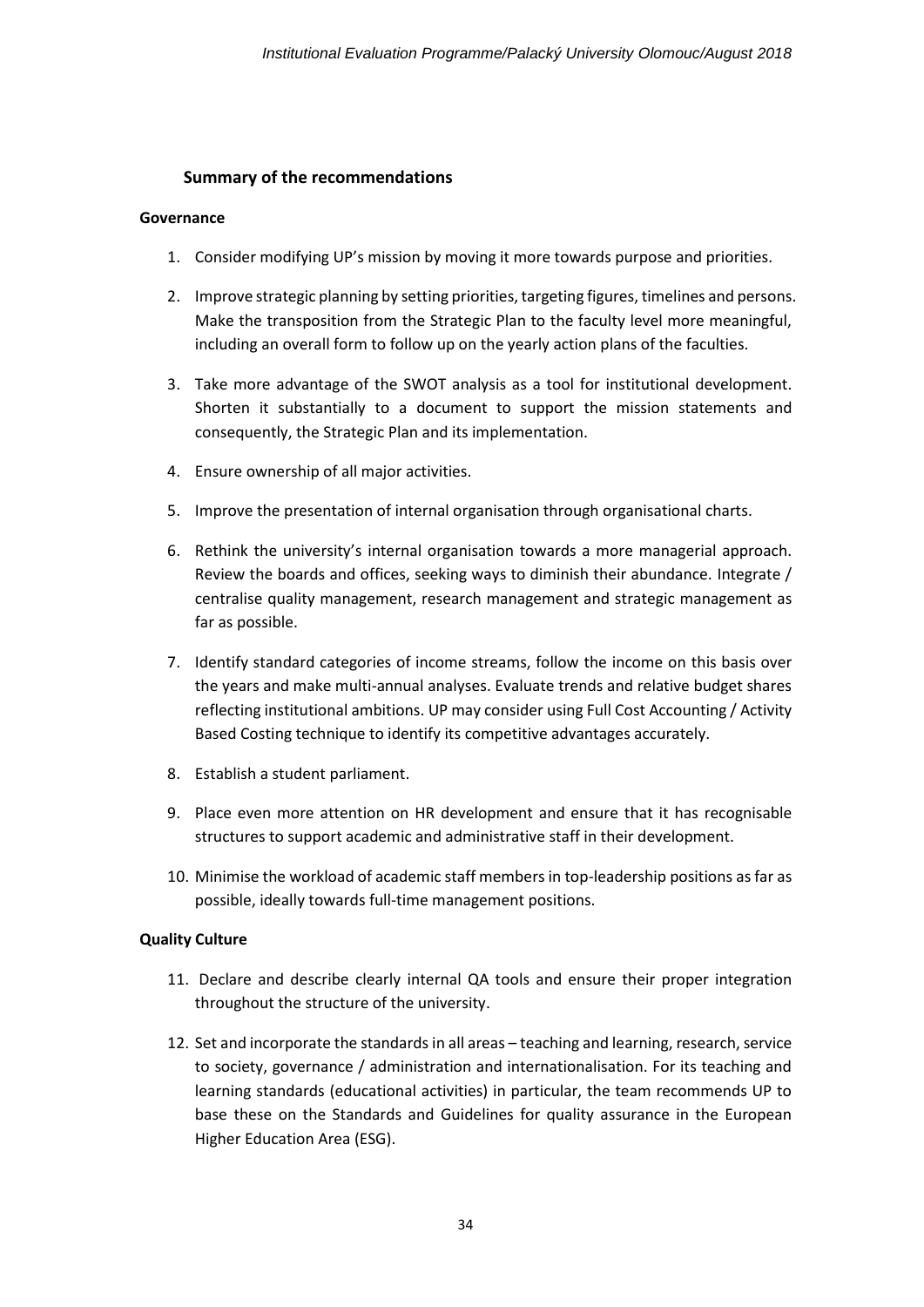- 13. Benchmark and identify key performance indicators and include them in the quality assurance processes, monitor them and use results for improvements, closing the loop of the PDCA-cycle (Plan-Do-Check-Act).
- 14. Publish UP's quality assurance results and key figures.
- 15. Improve analytical work / collecting information for reporting and strategic planning, i.e. considering an office for institutional research, understood as a service unit to the institution as a whole that supports the further development of quality and strategy.

### **Management of Research**

- 16. Choose priorities and focus areas towards real priorities in research excellence.
- 17. Strive for easy-to-grasp communication of research activities to the public.
- 18. Think of mechanisms to drive interdisciplinary and collaborative research in a more generalised manner, build teams, scale up and catalyse.
- 19. Consider the integration / centralisation of UP's research management, especially in relation to support services, to scale up resources and good practice.
- 20. Develop a proactive research management, led by one research manager.
- 21. Benchmark with international institutions, using UP's international network UP to learn from them.
- 22. Follow research income. Analyse the trends of UP's research budget in the past and formulate expectations for the near future to improve institutional research policies.
- 23. Address PhD training within research. Make doctoral education a central topic at UP to create a community for PhD students – for example, in setting up a Doctoral School with clear rules, joint supervision, research training, etc.)

### **Teaching and Learning**

- 24. Take the institutional accreditation as an opportunity to reduce the number of study programmes, to integrate existing programmes, also in the sense of innovating them.
- 25. Provide students with a maximum amount and a broader variety of "real" elective courses in the curricula.
- 26. Ensure the assessment of learning outcomes at programme level.
- 27. Promote innovative approaches in teaching and learning and facilitate this process by providing adequate support for teaching staff to develop related skills, to link the development of innovative approaches with resources for staff development at central level, from which all staff members can benefit.